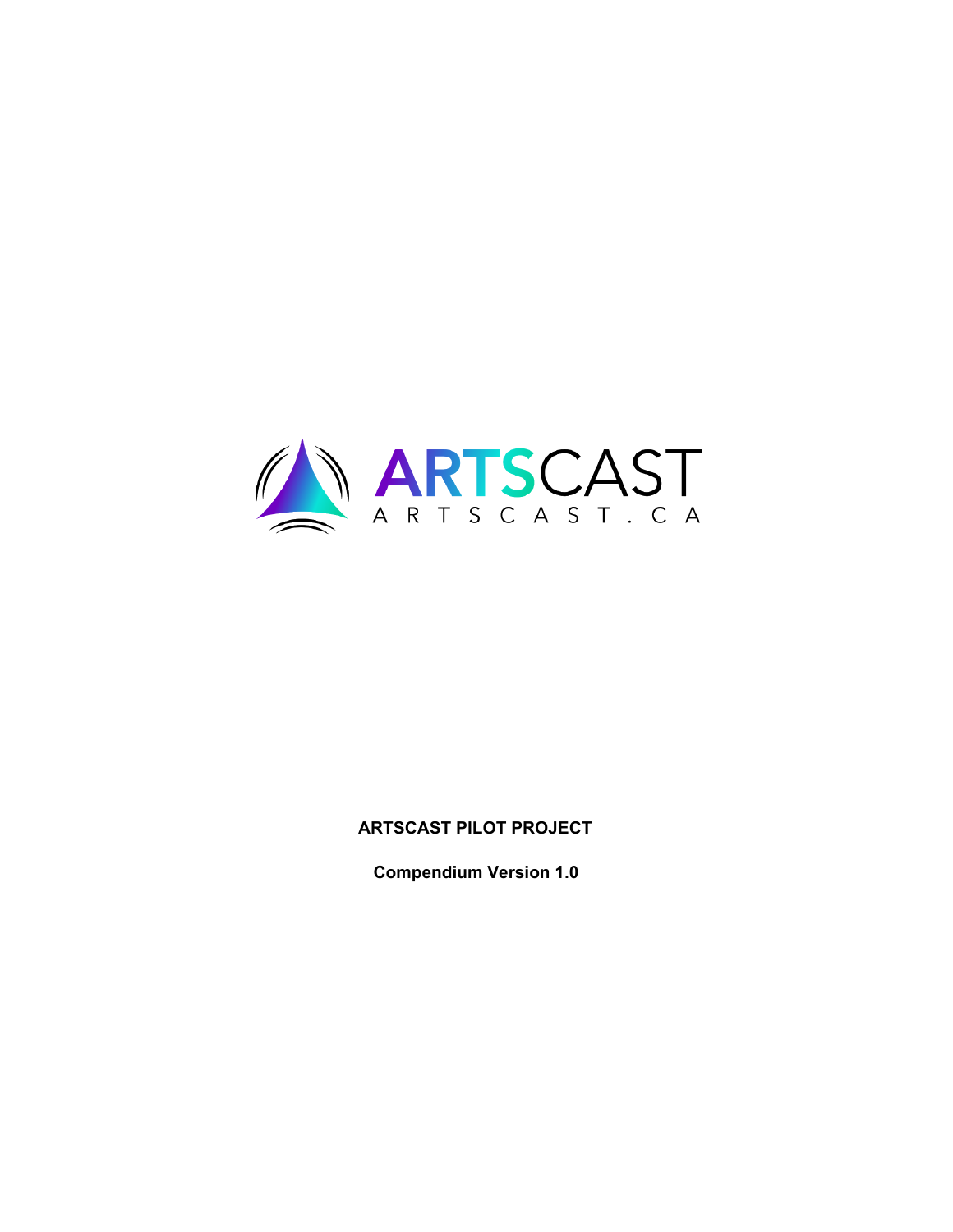

# **TABLE OF CONTENTS**

|                | <b>SECTION 1 - Introduction to ARTSCAST</b>                 | 4  |
|----------------|-------------------------------------------------------------|----|
| $\mathbf{I}$ . | <b>Overview</b>                                             |    |
| Ш.             | <b>ARTSCAST Mandate</b>                                     |    |
| III.           | <b>The Problem</b>                                          |    |
| IV.            | <b>Requirements of Solution</b>                             |    |
|                | <b>SECTION 2 - So You Want To Livestream Your Work</b>      | 5  |
| $\mathbf{I}$ . | <b>Choose Your Event</b>                                    |    |
| Ш.             | <b>Choosing a Platform</b>                                  |    |
| III.           | <b>Scheduling</b>                                           |    |
| IV.            | <b>Marketing Considerations</b>                             |    |
| V.             | <b>Sales</b>                                                |    |
| VI.            | <b>Music Licensing</b>                                      |    |
|                | <b>SECTION 3 - The ARTSCAST Pilot Project - What We Did</b> | 9  |
| L.             | <b>Pilot Project Schedule</b>                               |    |
| П.             | <b>Pilot Project Venues - List of Venues and Contacts</b>   |    |
|                | <b>SECTION 4 - Venues Used For The Pilot Project</b>        | 10 |
| $\mathbf{L}$   | <b>Basebin Studios</b>                                      |    |
| ΙΙ.            | La Sala Rossa                                               |    |
| III.           | Cafe Campus                                                 |    |
| IV.            | <b>Turbo Haus</b>                                           |    |
| V.             | The Wheel Club                                              |    |
| VI.            | The Rialto Theatre                                          |    |
|                | <b>SECTION 5 - Marketing</b>                                | 12 |
| Τ.             | <b>Marketing 101</b>                                        |    |
| Ш.             | <b>Pre-Show</b>                                             |    |
| III.           | <b>During the Show</b>                                      |    |
| IV.            | <b>Chat Moderation</b>                                      |    |
| V.             | It's Not Just For the Audience!                             |    |
| VI.            | <b>Credits, Slides and Interstitial Placement</b>           |    |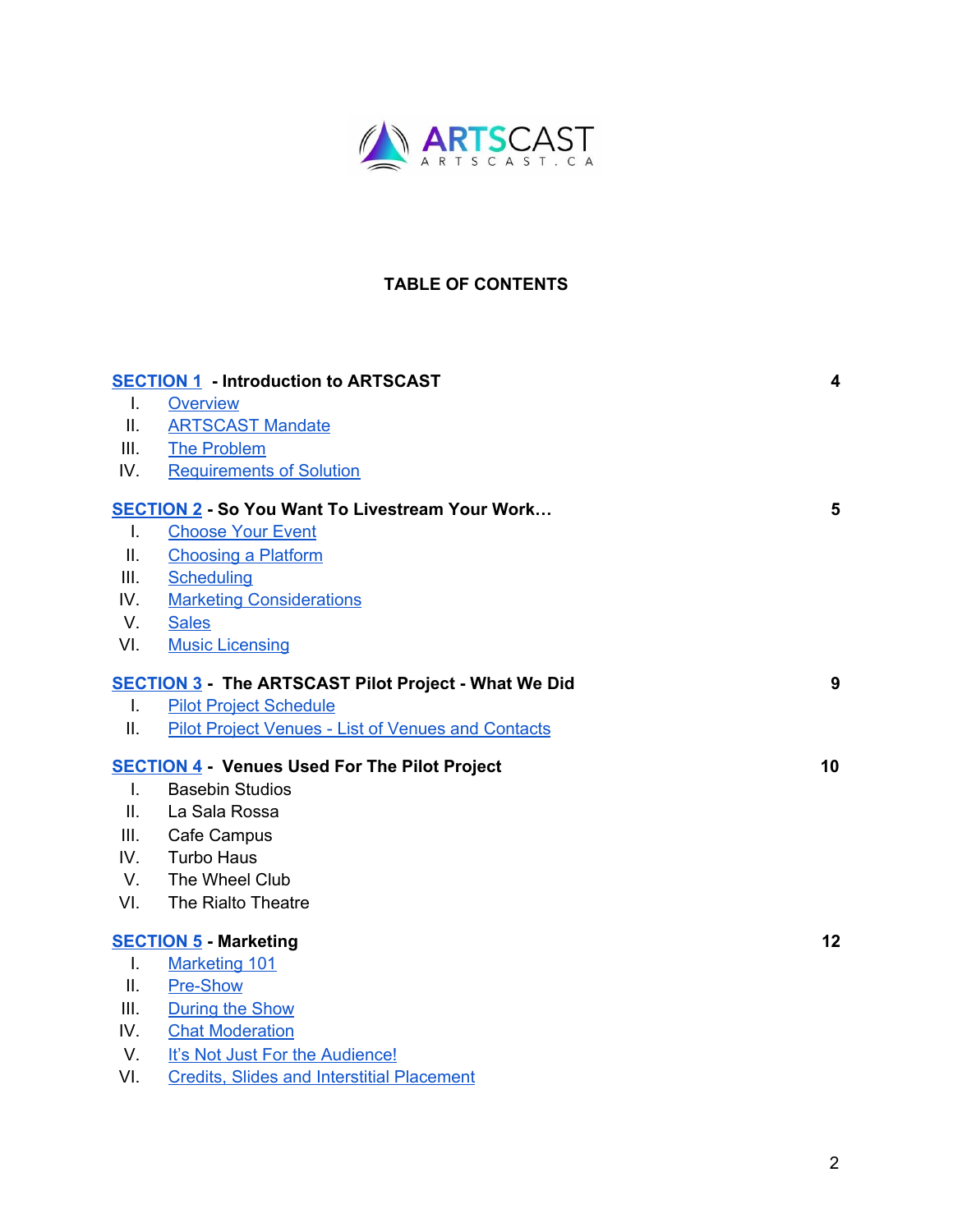|              | <b>SECTION 6 - Findings: Best Practices</b>             | 14 |
|--------------|---------------------------------------------------------|----|
| Ι.           | <b>Storytelling and Presentation</b>                    |    |
| Ш.           | <b>Minimum Internet Requirements To Stream</b>          |    |
| III.         | Cabling                                                 |    |
|              | A. Video Cabling                                        |    |
|              | B. Audio Cabling                                        |    |
| IV.          | Preshow                                                 |    |
| V.           | <b>Description of Show Flow</b>                         |    |
| VI.          | <b>General Broadcast Concerns</b>                       |    |
|              | <b>SECTION 7 - Recommended Setups and Visual Guides</b> | 19 |
| Ι.           | <b>Recommended Setups</b>                               |    |
| Ш.           | <b>The Basic Setup</b>                                  |    |
| III.         | <b>The Pro Setup</b>                                    |    |
| IV.          | <b>The Premium Setup</b>                                |    |
|              | <b>SECTION 8 - COVID-19 Concerns</b>                    | 26 |
| T.           | <b>CNESST Details</b>                                   |    |
|              | <b>SECTION 9- Where Do We Go From Here?</b>             | 27 |
| $\mathbf{L}$ | <b>Useful Links</b>                                     |    |
| Ш.           | Tip Jar Systems                                         |    |
| III.         | <b>Facebook For Business Livestream</b>                 |    |
|              |                                                         |    |

IV. Appendix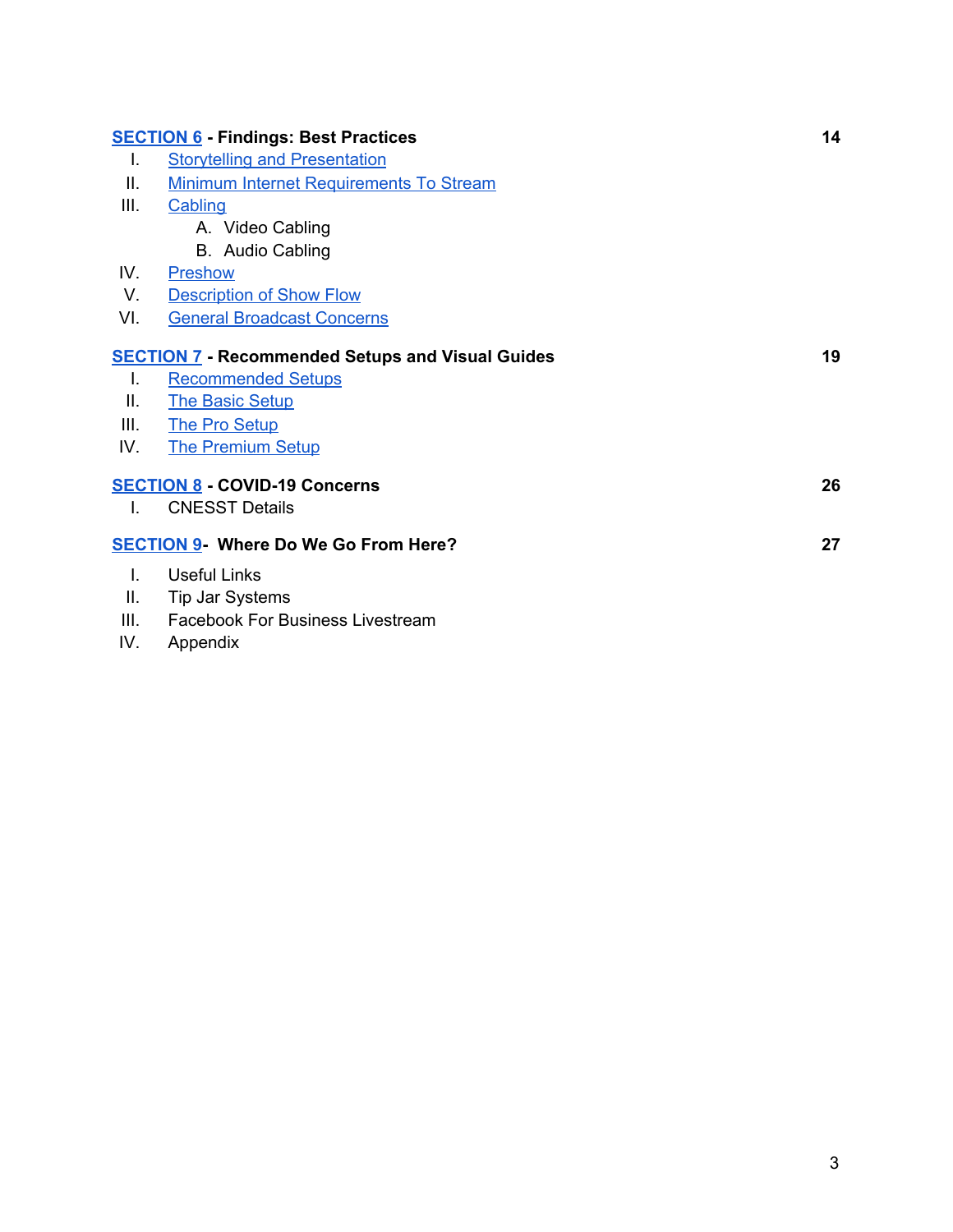# <span id="page-3-0"></span>**SECTION 1 - Introduction to ARTSCAST**

#### <span id="page-3-1"></span>**Overview**

The English Language Arts Network (ELAN) has been investing in providing solutions that help Quebec artists increase the value of their work on digital platforms. The ARTS2U project began in 2018 as a way for artists to achieve increased findability and discovery in the digital realm. As a result of the COVID-19 pandemic, ARTS2U project began including live broadcast events to arts event listings as of July 2020. The ARTSCAST Pilot Project addresses in depth details regarding inclusion and added value to live broadcasts to ARTS2U. In August and September of 2020, the ARTSCAST Pilot Project worked to add value to artist created digital media productions and packages. A series of nine events was assembled to test and document the potential to derive higher value and additional revenue streams. The events took place in multiple venues, featured multiple artists and disciplines and used a range of streaming technologies.

# <span id="page-3-2"></span>**ARTSCAST Mandate**

To address the paradigm shift the arts sector will benefit from specific study and reporting of activities. A project to frame artist activities lessons learned by artists in live broadcast productions (best practices and guides) and in the context of how audiences react to their release of their new offerings will be of great benefit to future development.

#### <span id="page-3-3"></span>**The Problem (With Live Artist Broadcasts)**

Generally, independent live broadcast productions are inconsistent in terms of quality. Thus, it is difficult to get audiences to continue paying for streams. There is also a problem of over saturation of the markets if access to streams is not controlled. Production quality on the side of the artist, or on the side the platform can lower the value of future demand for the artist unless production quality is exceptionally professional.

#### <span id="page-3-4"></span>**Requirements of Solution**

- 1. Selection and recommendation of platforms After preliminary review of multiple systems
- ARTS2U will test at least two broadcast platforms that offer acceptable broadcast options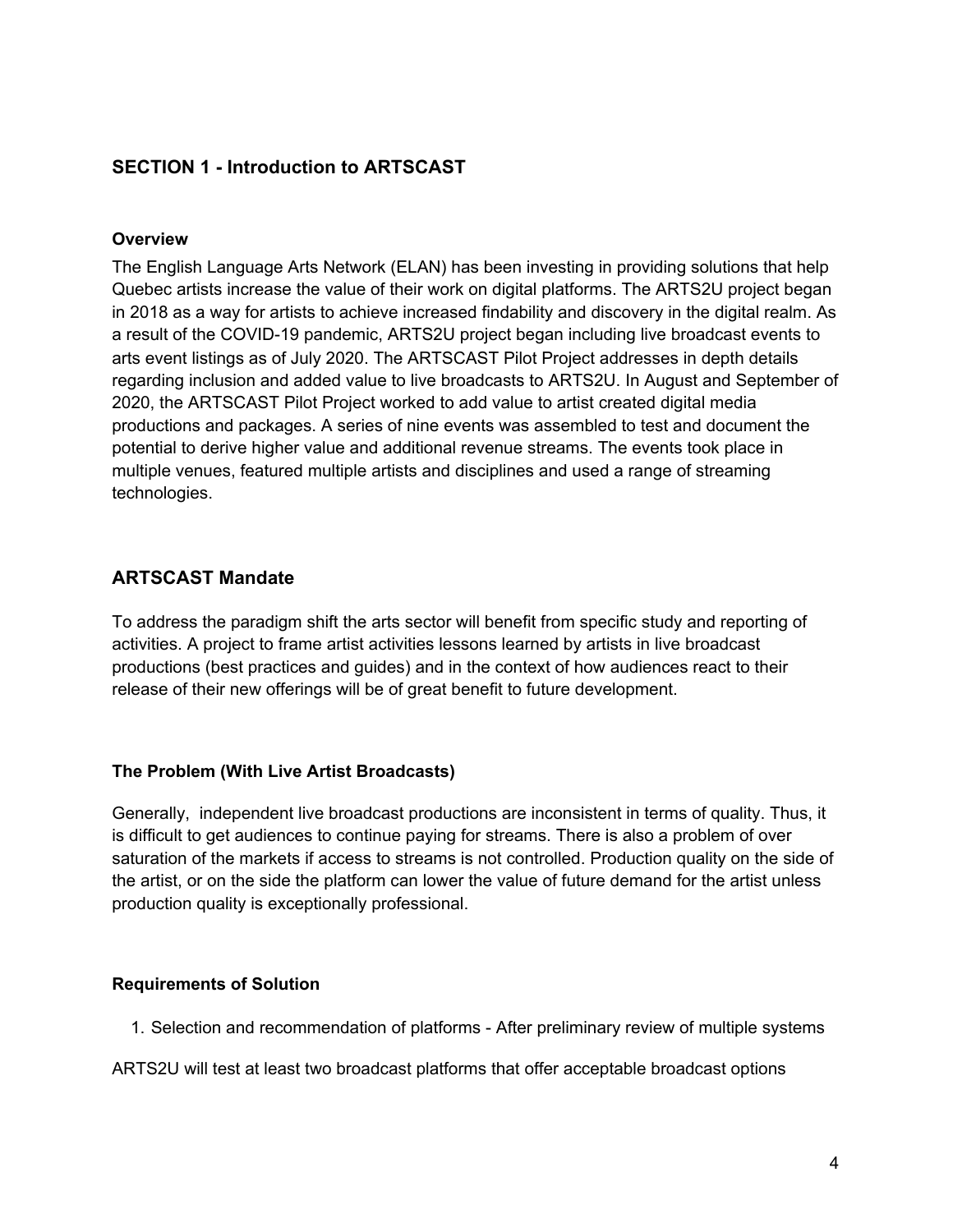- 2. Technical guidance from professional audio and streaming technicians
- 3. High quality written documentation of the broadcast process to be communicated through membership webinars and direct consultation to artists.

# <span id="page-4-0"></span>**SECTION 2. So you want to livestream your work…**

What you need to think about as an ARTIST or Marketing team preparing to offer a Livestream or broadcast:

### <span id="page-4-1"></span>1. **Choose or create the event you want to broadcast**.

Arts and arts organizations now have the power to stream live performances and engage audiences, and to monetize the live content they produce. It has to be well understood that to do this there must be demand for such performances. The popularity or demand for a live stream can greatly impact how you should try to monetize the work. If the stream producer is not sure that there is demand, tests of free content to develop audiences may be required before putting a price on a stream.

### <span id="page-4-2"></span>**2. Select a broadcast and sales platform**

Every artist can broadcast streams for free on many social media platforms. But it gets more complicated if the streams are being sold and if they have to be secure to prevent sharing of events that are intended to be paid for.

#### **The difference between steam hosts and sales platforms**

Broadcast [streaming](https://www.dacast.com/why-dacast-to-broadcast-live/) platforms are video hosting solutions that allow users to upload and broadcast video content to their audience. Facebook, Twitch, Instagram, Youtube, Zoom, Vimeo are popular platforms to host an artist broadcast. There are many more platforms and each has its own merits and limitations. Most broadcast platforms are limited in the way they can pay artists directly for streams. Most often, added text and links in the broadcast are used to channel payments to the artist or owner of the broadcast, and often most viewers will see the broadcast without having to make a contribution to the artist.

Ticketing platforms have emerged to offer artist Live streaming capabilities to artists where each stream view can be sold at a firm ticket price. Quebec based, Thepointofsale.com has emerged as a leader in the regional market. Eventbrite is well established internationally and is being used for many ticketed streams across Canada and world wide. Many more ticketing platforms offer the service including Sessionslive, Veeps, Noon Chorus, LiveXLive (Ticketmaster). Other artist community sites are very helpful to facilitate adding value to livestreaming for artists. In Canada, Halifax based Sidedooraccess.com is an excellent resource for artists and can offer a range of possibilities to release your stream.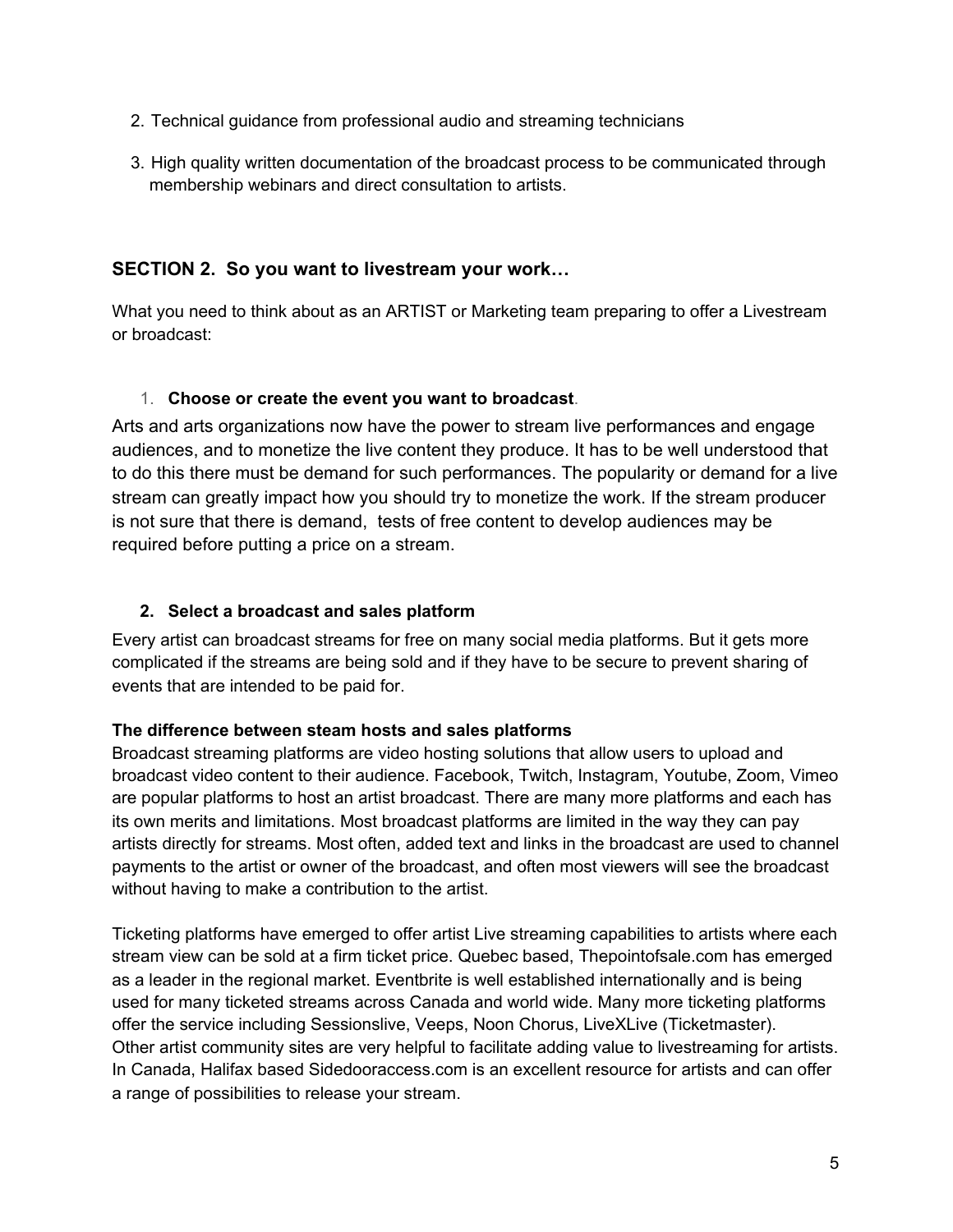# <span id="page-5-0"></span>3. **Scheduling - Choose the location and time**

Streaming an event can take place any day of the week though it should be scheduled according to the intended audience. Given that much of the world is currently experiencing COVID-19 confinement there are a lot of available time slots to stream your event. If your event is for working people events are best scheduled in the evening or on a weekend. For evening shows many livestreams are successful scheduled early in the week, as the old rules of doing real world events more toward a weekend are less the rule of thumb. Also if you have an international audience you could schedule multiple shows in different timezones to accommodate fans in Europe, Aisa or even on the east and west coasts of North America. You can also schedule based on specific markets. With geo-fencing available in some systems streams can be made available only to a certain market (Montreal, or Calgary for example).

#### **Live vs VOD**

VOD or Video on demand is an option for recording a show and letting it be streamable over a longer period of time. Not all the potential audience will be available for a specific time when a live show is being recorded. Extending the period in which the performance is available can result in increased sales.

#### <span id="page-5-1"></span>4. **Marketing considerations**

Be ready with additional media for the description of the work. Graphic images including photos and video are most effective to reach audiences.

# **Required Media From Artists**

In order to market an ARTSCAST Live Broadcast Series show, we ask the artists for promotional media. Prior to each show, we require:

Primary promotional photo. We will use this hi-res photo to create our branded visuals (including our logo, ELAN logo, promoter logo). It is recommended to have a couple photo options so we can choose the one that fits best with our branded visuals template. *To be posted upon show announcement and reposted as the date approaches.*

Secondary promo material. I.e. music video clip, behind the scenes photo, show trailer. *To be posted a week after the initial show announcement as a teaser.*

A DIY show announcement of the artist announcing the date, venue etc. of their upcoming show, which they post on their page and tag @artscast.ca, following which they send the video file to us to be posted on our page as well.

*To be posted a week before the show.*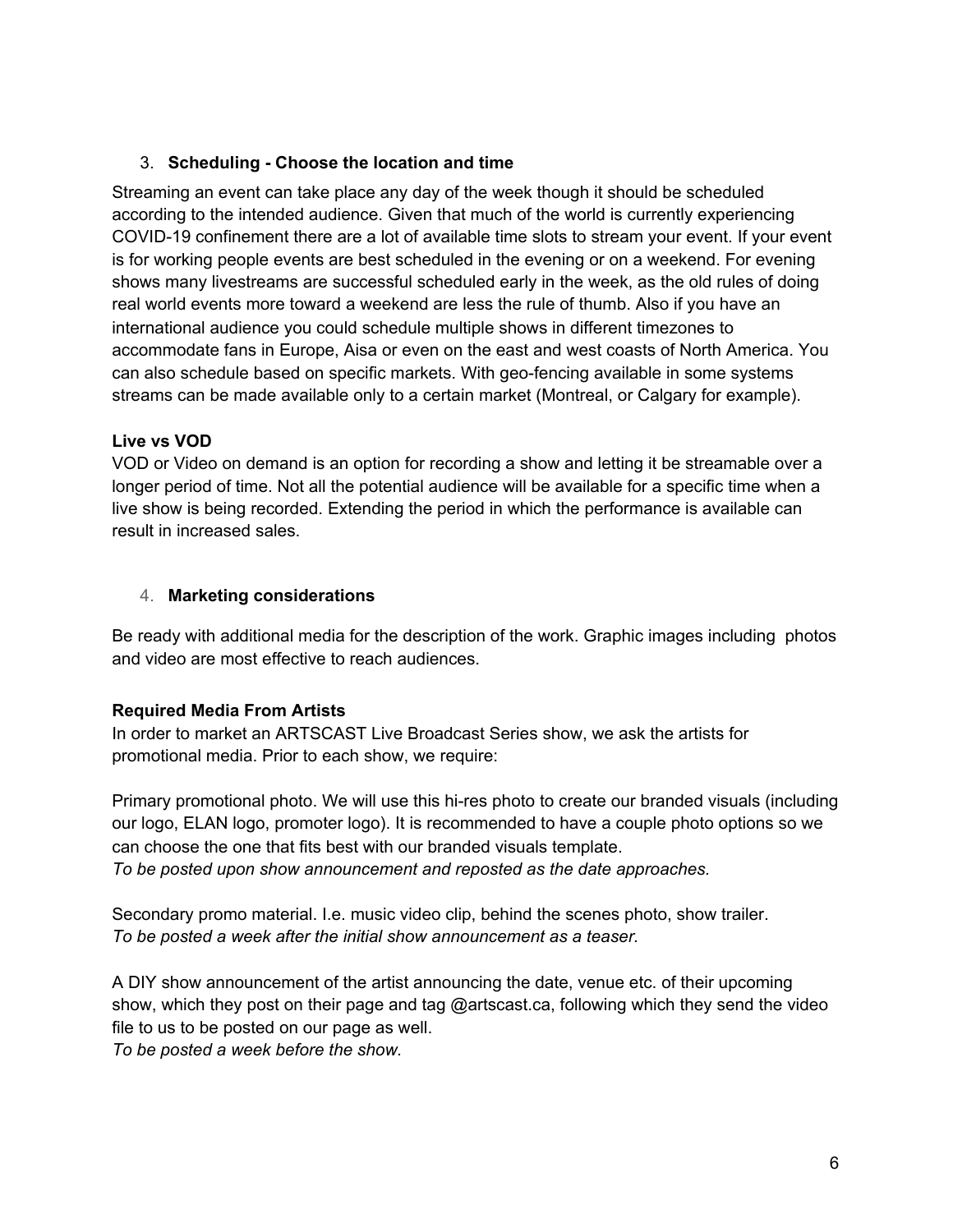Links to their social media pages. Including Website, Bandcamp/Soundcloud/Youtube, Facebook page, Instagram handle.

A bio of the group and/or show. We ask for a short bio (1-2 sentences) to be used on our instagram caption, as well as a long bio (paragraph) to be included on our Facebook page.

We make it clear to the artists that promotion of the show is partially their responsibility. ARTSCAST creates events, posts on our pages, pays for advertising -- however it is up to the artist to also post and share the events with their following.

### **Marketing To A Category**

### **Use of keywords to find audiences on social media for specific disciplines in Facebook , Instagram and Google.**

In order to find audiences on social media, attention to keywords is essential for search engine optimization. On Instagram hashtags are crucial to increase findability posts. It is best practice to include the top ranking hashtags per category (see list below) plus other region specific hashtags that have over 10k but less that 1m tags (i.e. #MontrealArts #MontrealMusic).

### For Example, INSTAGRAM KEYWORDS / TOP HASHTAGS

#artoftheday 42m, #artist 208m, #arte 72.8m, #art 704m, #artistsoninstagram 58m, #artists 15.3m, #arts 22.5m, #music 333m, #live 96m, #livestream 2.8m, #broadcast 886k, #livebroadcast 119k

In order to gain a following on Instagram it is important to follow accounts that our target audience would also follow the promoter ( i.e. Greenland), the venue (i.e. Turbo Haus), ELAN, etc. Next, it is best practice to follow the accounts that are actively engaging with said pages. Once these accounts follow our page, we can increase engagement by commenting on their photos with positive and encouraging comments and emojis. In addition, if anyone comments on one of our posts it is best practice to respond as soon as possible to the comment, which increases engagement. This improves our findability.

For Facebook and Instagram paid advertising we are able to target a very specific demographic. Depending on the nature of the show, this demographic will be modified. In general we target the area of Montreal, ages 18 - 40. We target arts likers by including some local (i.e. Osheaga Festival, Place des Festivals, or Danse Danse and some broader similar interests (i.e. Alicia Keys) depending on the discipline genre of the work. Targeted ads are the most effective mode of advertising in these current times, since not many people are actively google 'shows in Montreal'.

For paid advertising on our google ads account we use keywords including Live Broadcast, Online Events, Evenement Virtuel, Music Broadcast. Each time someone searches these top keywords and clicks on our ad we get an invoice. It is to be noted that due to the current times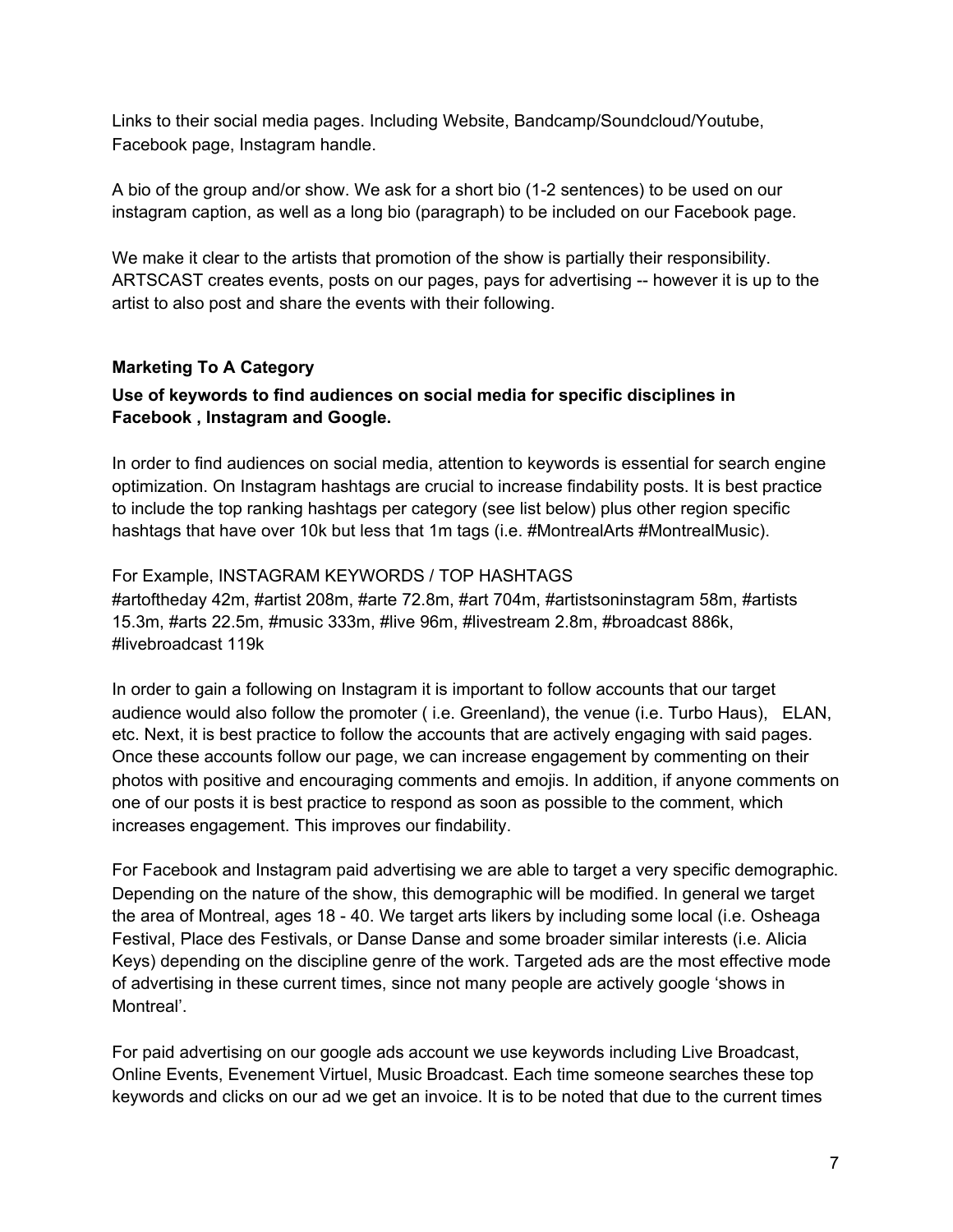not many people are searching for live music Montreal, which is normally a highly searched phrase.

In addition to our own advertising and keyword placement, it is essential that the artists we work with use their following to promote ARTSCAST. When we create posts and events, the artist should share the event and tag @artscast.ca in order to direct traffic towards our page for us to gain followers.

# <span id="page-7-0"></span>**5. Sales**

Ticketing sales platforms can offer direct payment to artists for the streamed performances. Many artists and producers are happy to receive payment direct to a paypal or by internet transfer to bank account by embedding a link in a facebook or internet broadcast but the open nature of those broadcasts takes away the Scarcity created by a closed broadcast, and most of the audience can watch a stream without making a contribution. The choice to use a ticket platform versus a Tip Jar method depending mostly on the demand for the stream. Will the audience readily pay the price for an exclusive stream of your content? Another opportunity for monetization of streams is to record the livestream and then to re-version the stream in a second window. The second window could make the stream available (likely at a lesser price) at a date/s or period of dates well after a livestream was recorded.

#### <span id="page-7-1"></span>**6. Music Licensing**

For simplicity, ARTSCAST suggests that ingartsist and producers use originally created content in their livestreams to avoid conflicts or licensing oversights.

#### Sync License

A sync license is the right to take a piece of music and add it to video content. A sync license is required to use a song a commercial, movie, tv show, and a livestream or online video. Anytime you, the content creator, are "syncing" music to video you need a license.

#### Mechanical License

To use a cover song that is a completely new captured version of something that was written or composed by another artist the livestreamer still has to pay royalties to the original song's creator. This is what is known as mechanical license. Typically, a mechanical license requires you to pay the song creator of the track.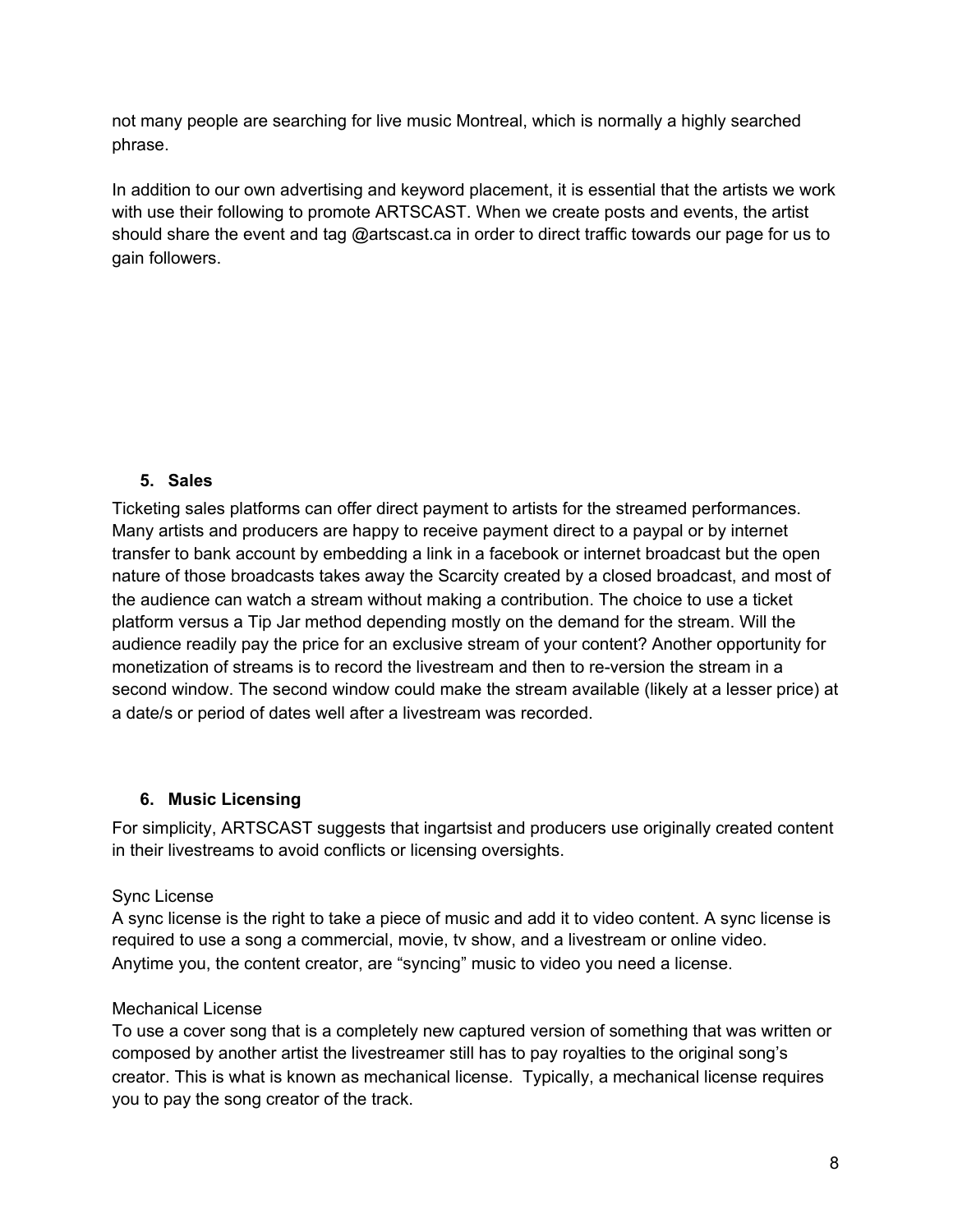In Canada you can find out more about music licensing from CMMRA https://www.cmrra.ca/faq/online-licensing-faq/

There are also commercial services such as Soundrop which can help to legally acquire cover licenses.

https://soundrop.com/cover-song-licensing/

# <span id="page-8-0"></span>**SECTION 3 - The ARTSCAST Pilot Project**

**Schedule** 

- Aug 14 EVE PARKER FINLEY Sala Rosa
- Aug 27 SARA DIAMOND Basebin
- Aug 28 MACK MACKENZIE + CHRIS VELAN The Wheel Club
- Sept 10 HANORAH Turbo Haus
- Sept 14 TINKERTOY FOG MACHINE Sala Rosa
- Sept 15 JOHN JACOB MAGISTERY Petit Campus
- Sept 17 BREAK CITY DANCE Petit Campus
- Sept 24 LAND OF TALK Rialto Theatre
- Sept 26 THE GREAT SABATINI Turbo Haus

# <span id="page-8-1"></span>**SECTION 4 - VENUES USED FOR THE PILOT PROJECT**

Basebin Studios

All audio runs through the X32R and then into a vintage 1986 Midas console. A full multi-track session can be recorded for deeper remixing should is available in the case of rebroadcast.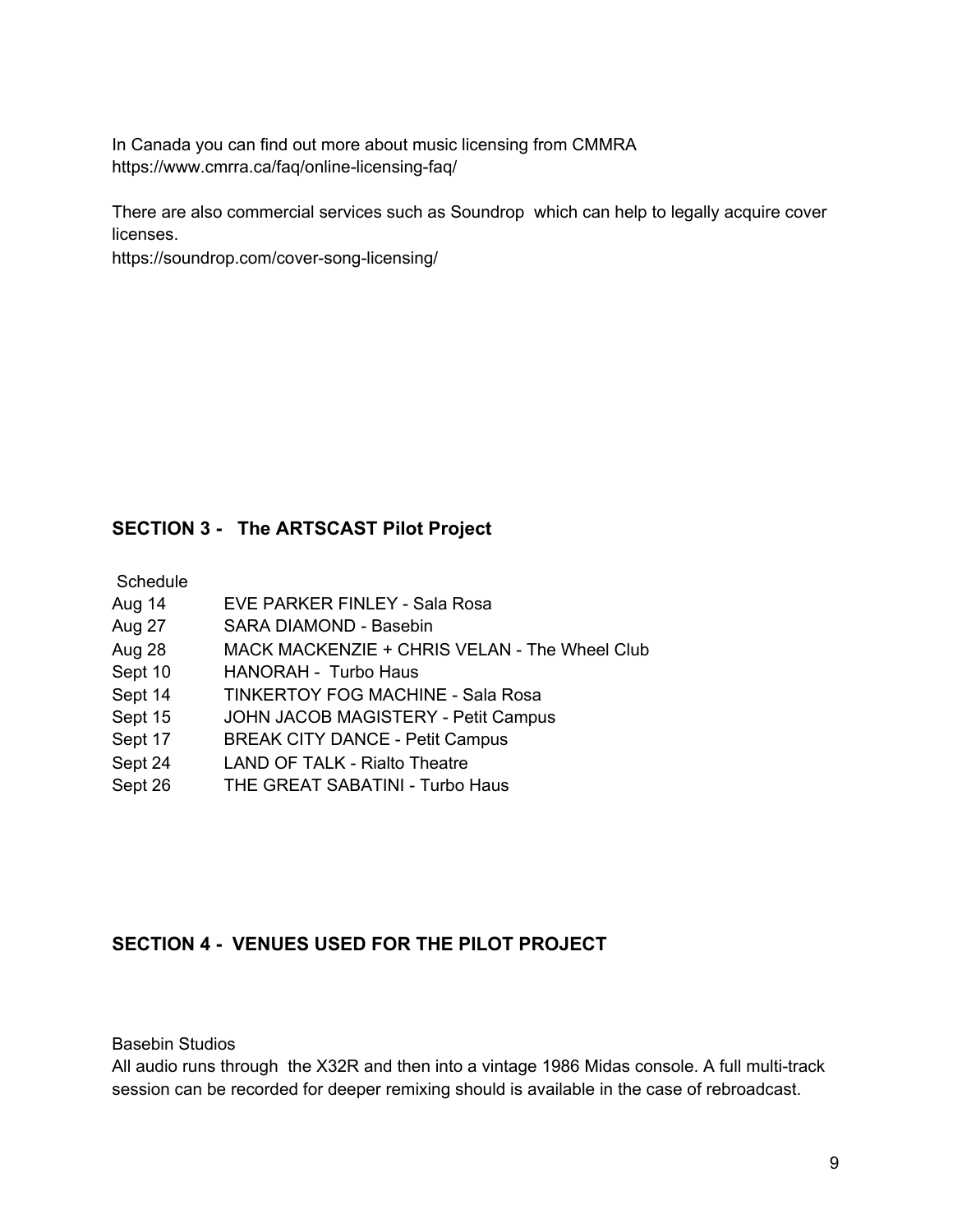Having a seperate control room from the Live room is advantageous. Being able to be in a separate isolated control room enables the venue to offer clients the studio quality mixed sound Cameras are connected to the SLING STUDIOS HUB. The SlING STUDIOS hub allows is to connect cameras wirelessly via the Sling Cam-Link transmitters. You can be 300 feet away from the actually streaming hub. Not only does the Sling Studios allow for streaming, but it also allows for record and re-edit of the Live streamed show

#### La Sala Rossa

After preliminary streaming during the 2020 edition of Suoni per il Popolo - which was done using Zoom Q2N - 4K cameras and an office computer - La Sala Rossa decided to invest in developing a more powerful and professional streaming set-up. Firstly, audio mixing was divided into two parts - monitor mix for the musicians and camera techs in the room + a streaming mix that was done in a separate room with true isolation; to better hear what the audience will hear. This mixed sound is then sent to the computer via a SSL2 Audio Interface. We also purchased a powerful custom built computer explicitly for streaming that included a built-in capture and a GPU. Thirdly we upgraded our cameras and tripods. The cameras connect via SDI directly into the built-in capture card of the computer. Camera-switching is done via OBS.

#### Cafe Campus

As a long established set up for performances Cafe Campus and Petit Campus venues work with well tested audio and lighting equipment including the Yamaha QL5 audio console. For streaming the room has added 4 cameras: ( stationary, 1 handheld) and a team of experienced operators. Since renovations were taking place in the Cafe Campus main venue Petit Campus was used for on going live streaming.

#### Turbo Haus

Turbo Haus began broadcasting shows before the pandemic began for several reasons. They wanted to provide patrons with a service even if they could not make it out to show. They also wanted to provide a service and accommodate audiences when a show is sold out which often is the case in small venues. They installed stationary cameras to record most performances as a capturing the excitement of the crowds. A separate sound and video mixing was set up in the basement for better isolations. Utilizing Reaper, Waves Audio Plugins Dante Virtual Soundcard, Open Broadcast Studio they are able to capture distortion-free full 1080p video from the two mounted cameras, and combine them

with 32 possible high-quality audio channels made available from our console over a redundant Dante network. There is the capability to mix recorded and stream to a multitude of platforms by our dedicated streaming PC using Reaper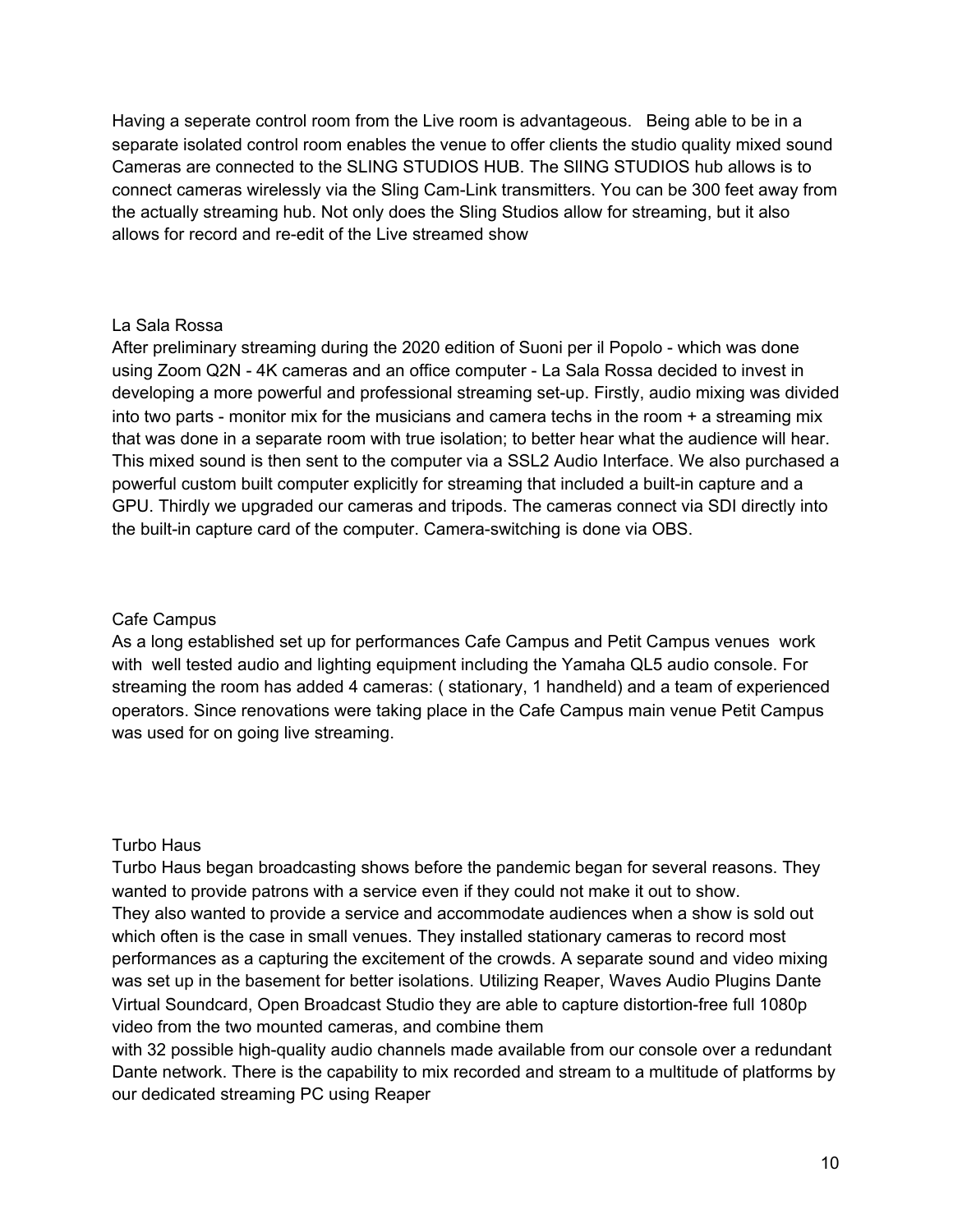### The Wheel Club

Montreal longest running country venue has aggressively embrace live streaming of it's shows. Audio is processed via the Behringer x32 console outputs directly to Roland 4 channel video switcher, Lighting is limited and improvised based on the performance. The venue has a unique (Country) character and artifacts that create a special ambiance. Cameras are 2 cannon XA 15's and 2 hand-held, 1 stationary

#### The Rialto Theatre

Pop Montreal was faced with delivering a festival with the restrictions of a pandemic. Live shows were streams courtesy of one stop shooting and streaming service provided by [https://livetoune.com](https://livetoune.com/) . The Rialto Theatre temporarily allows some patrons into the live show and the free on Youtube availability of the streams made it easy for large audiences to view online.

| <b>ARTSCAST</b><br>PILOT PROJECT<br><b>VENUE SETUP</b><br><b>GRID</b> | <b>Mixing</b><br><b>Board</b><br>(Audio)           | <b>Audio</b><br><b>Interface</b>                                        | Camera 1                                  | <b>Camera 2</b>                             | <b>Capture</b><br>$Card \mid$<br><b>Hardware</b><br><b>Switcher</b> | <b>Streaming</b><br>Encoder  <br><b>Software</b><br><b>Switcher</b> |
|-----------------------------------------------------------------------|----------------------------------------------------|-------------------------------------------------------------------------|-------------------------------------------|---------------------------------------------|---------------------------------------------------------------------|---------------------------------------------------------------------|
| <b>Turbohaus</b>                                                      | <b>Behringer</b><br>x32 (S32)<br>Digital<br>Snake) | <b>Behringer</b><br>Dante to<br>Dante<br>Virtual<br>Soundcard<br>(Cat6) | 2x<br><b>PTZOptics</b><br><b>VL-ZCAM</b>  |                                             | <b>RTSP</b><br>network                                              | <b>OBS</b>                                                          |
| <b>Wheel Club</b>                                                     | Behringer<br>x32                                   | Steinberg<br>CL1<br>connects via<br><b>USB</b>                          | 2x Canon<br><b>XA11</b>                   | 2x Canon<br><b>TR3 Rebel</b><br><b>DSLR</b> | <b>ATEM Mini</b><br>Pro ISO                                         | <b>OBS</b>                                                          |
| La Sala Rossa                                                         | Midas M32                                          | SSL <sub>2</sub>                                                        | 3 x Black<br>Magic<br>Pocket<br>Cinema 4k | 1 x Sony<br><b>PX-X70</b>                   | <b>BlackMagic</b><br><b>Decklink</b><br>Quad SDI                    | <b>OBS</b>                                                          |
| <b>Petit Campus</b>                                                   | Yamaha<br>Q05 mixer                                | Dante Virtual<br>Soundcard<br>(Cat6)                                    | 3 x Canon<br>M50                          | Canon XA10                                  | Roland V1<br>HD<br>videomixer                                       | <b>OBS</b>                                                          |
| <b>Basebin</b>                                                        | Behringer to<br>Midas                              | Behringer<br><b>XR32</b>                                                | 3 x Sony<br>A6400                         | <b>IPhone</b>                               | <b>ATEM Mini</b><br>Pro                                             | <b>OBS</b>                                                          |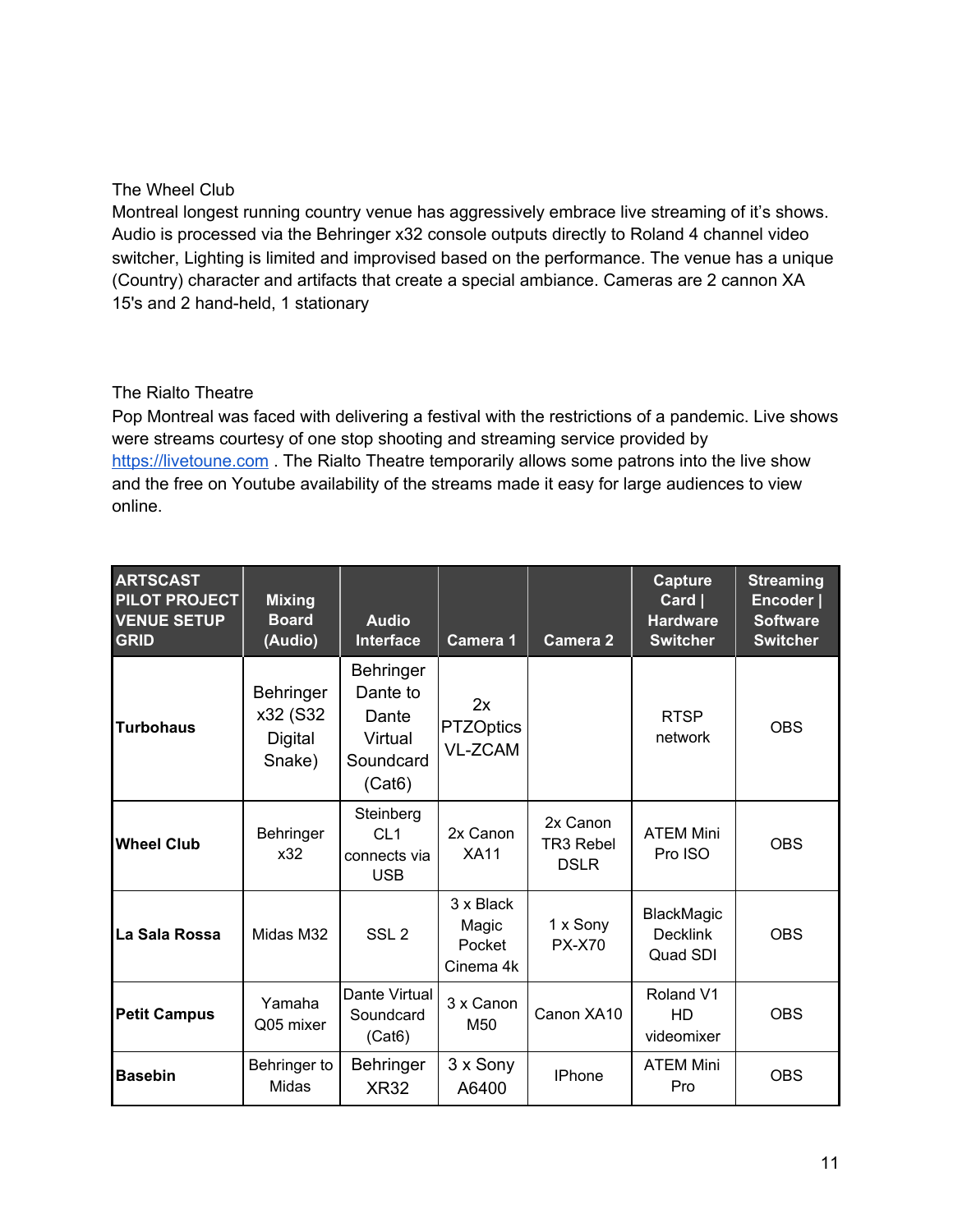|        | * All        |                |  |  |
|--------|--------------|----------------|--|--|
|        | technical    | https://liveto |  |  |
| Rialto | matters      | une.com/nos    |  |  |
|        | undertaken   | -services/     |  |  |
|        | by Livetoune |                |  |  |

# <span id="page-11-0"></span>**SECTION 5 - MARKETING**

#### <span id="page-11-1"></span>**Marketing**

ARTSCAST has set out to solve problems specific to the Canadian arts sector. Through previous research ELAN research has surveyed producers across Canada. The pre-COVID solution proposed to Canadian producers is that we automate the collections of events data, thereby saving producers time and providing an extensive metadata resource to market to audiences. The metadata generated by the system offer a potential to further employ AI and machine learning tools to the benefit of the arts sector. The solution arrived at is still valid in COVID-19 affected world. But there are not enough real-world events taking place to drive the model. The ARTCAST use of live broadcast events as content to drive adoption to the model has accelerated development toward digital broadcast, online development, and recorded projects.

We are in a unique acute time. The situation of COVID-19 has left many things untended and uncertain, including the arts. People now need the arts more than ever. As nutrition and exercise are to the body, art is to the soul.

SOCIAL MEDIA Outreach to promote ARTSCAST

INSTAGRAM - Promotion of events, behind the scenes, paid ads.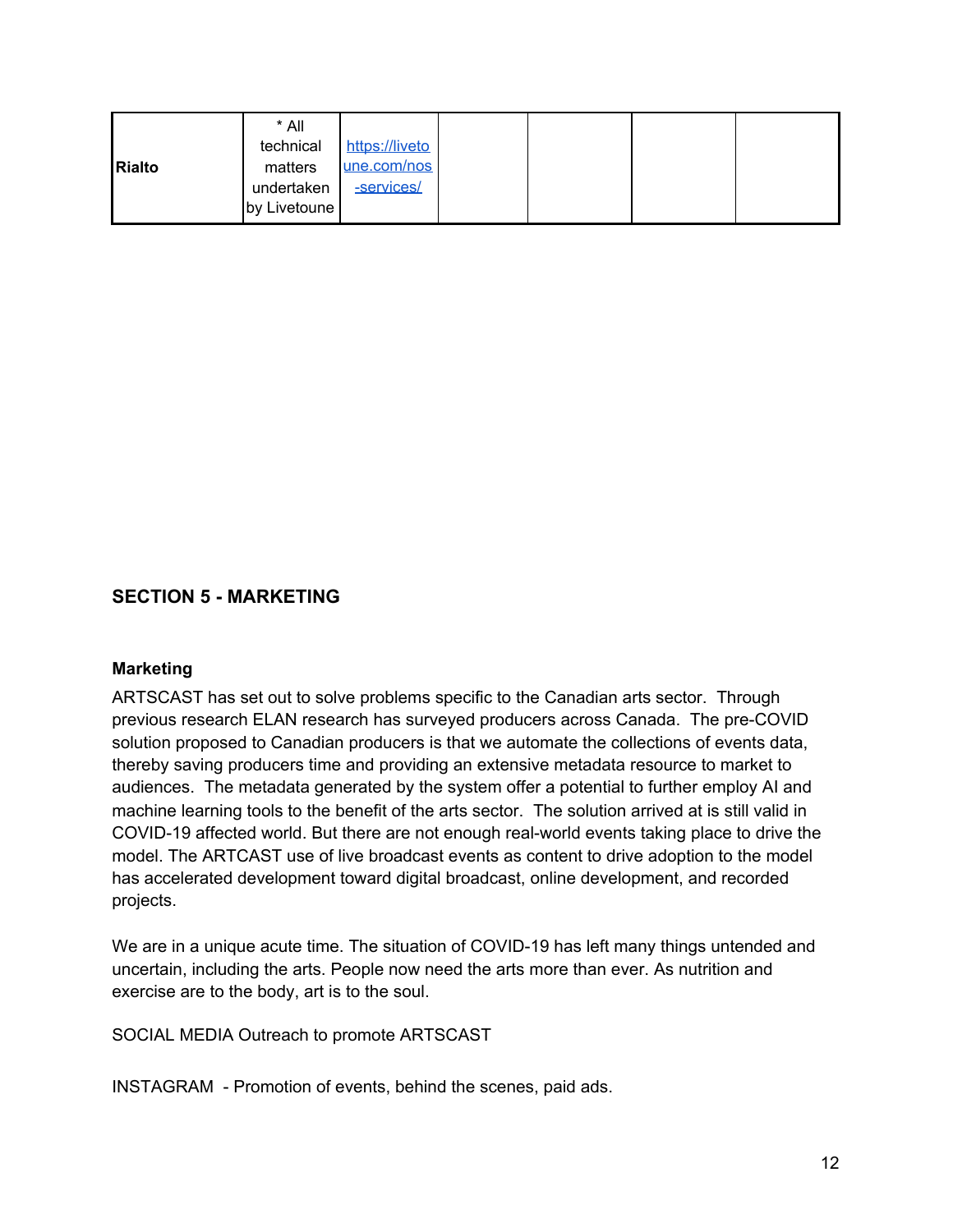FACEBOOK - Creating ARTSCAST events, paid ads, use FB Marketplace for selling tickets

VIMEO - Used to store livestream captures

TIK TOK - Put in short videos, artist generated or compilation of promo events

Social media links [ARTSCAST](https://www.facebook.com/ARTSCASTLiveBroadcastSeries) Facebook [ARTSCAST](https://www.instagram.com/artscast.ca) Instagram [ARTSCAST](https://vimeo.com/473518764) Vimeo

#### <span id="page-12-0"></span>**Pre-Show**

It's important to think about how you are going to promote your show to ensure that you have the best audience possible, especially when the event is online. Paying to boost Facebook and Instagram ads are an efficient way to get the word out. Your ads should include the date and time of the livestream, a URL to the purchase tickets or if possible the event stream. Including a URL to the event on ARTSCAST.ca will drive more traffic to the ARTSCAST platform.

Some platforms (Facebook, Instagram Twitch) will notify your online followers when you go live. If you are streaming on a different platform it's a good idea to prepare a short segment to 'Go Live' on those platforms 5 to 10 minutes before your show actually begins. This way followers on those platforms will receive a notification and you can direct them to the stream location.

# <span id="page-12-1"></span>**During the show**

Chat moderation offers the opportunity to communicate intimately with the viewer of a broadcast. It is present in most ticketing platforms and it's important to be prepared. You can also send links to artist products and information. You can also inform engaged fanbases of future events or releases. This feature can add a lot of value to the broadcast for artists.

# <span id="page-12-2"></span>**Chat Moderator - Script Guide**

Be ready in advance of the show to give your team the proper access and logins so they can successfully moderate the chat. Create a live document chat script that can easily be modified, and copy and pasted into the live chat. The script structure should start by welcoming the audience members. Help your audience get settled in and comfortable, and make sure that they understand how to chat. Have the artist and the moderator pass along prompts and news surrounding the show, and also respond to any audience requests for information. Give a bump to presenters and secondary performers, or on the productions itself. Give the public links to follow up with the artists. Mention future events that the artist or related artists are scheduling. And also be ready to say goodbye and thank the audience for buying tickets or just being there.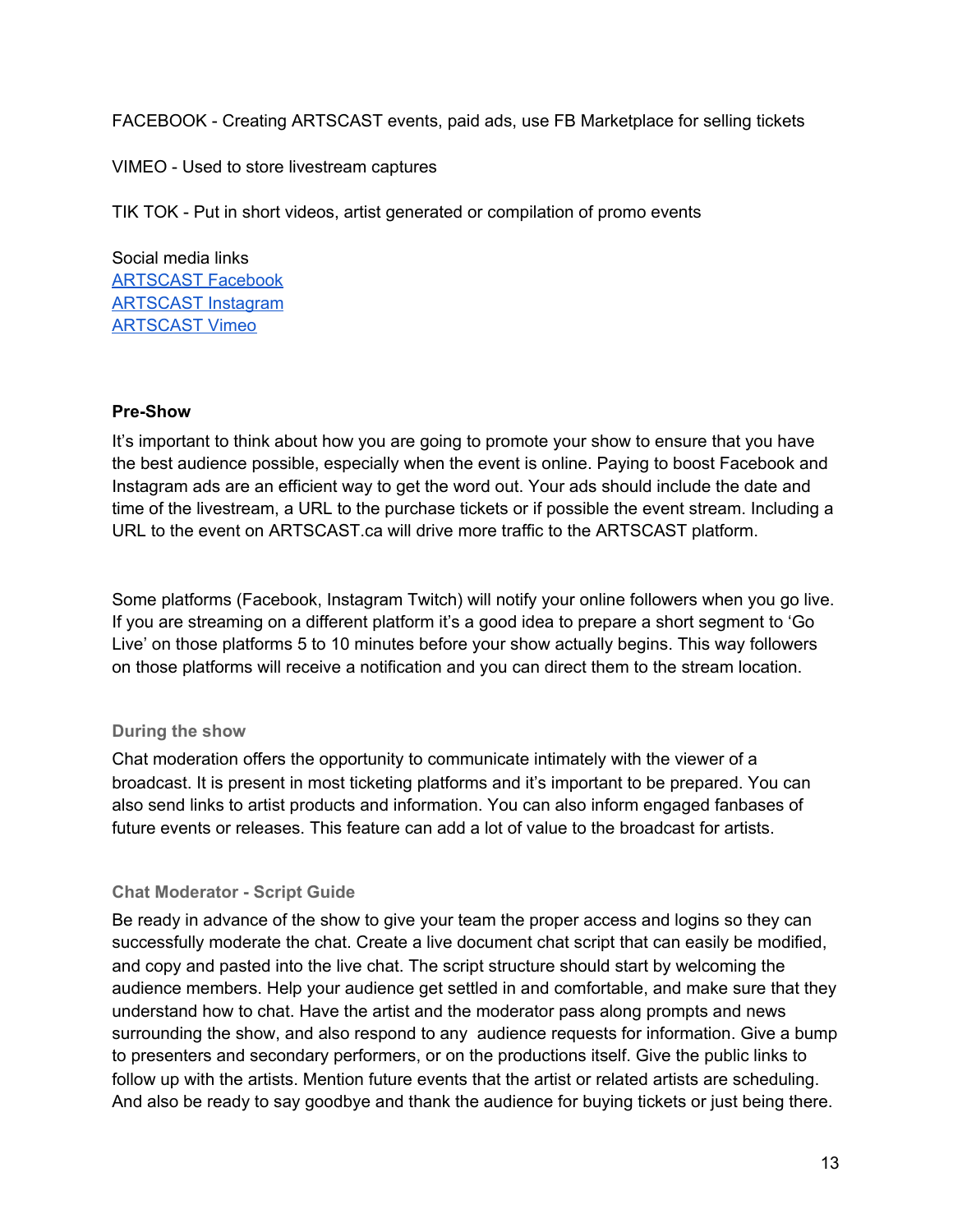#### <span id="page-13-0"></span>**It's not just for the audience!**

There is also an opportunity to pass along direct audience questions to the performers with a little extra technology set up. One way to do this is to have the chat moderator cut and paste questions into a Google Doc (where text can be resized to be more readable). Make the Google Doc available to the performer via a large video monitor. If the performer can see large text versions of Chat questions that can be easily addressed and the performer can speak directly during the broadcast to audience members.

### <span id="page-13-1"></span>**Credits, slides and interstitial placements**

Careful and complete listing of credits offer the audiences a chance to reveal who the talent is behind the broadcasts. Like film directors or music producers, these credits can develop audiences of their own. The credit and slides are effective ways of mentioning sponsors and collaborators of the broadcast. It's also possible to pre-record an interstitial video to promote collaborators, sponsor or future events related to the performing artists.

# <span id="page-13-2"></span>**SECTION 6 - Findings**

<span id="page-13-3"></span>**Storytelling and Presentation**

- Creating value-added content through distinctive presentation

Naturally streaming represents a flattening of the concert experience. Most people will access streams via their laptops or smartphones. As opposed to massive sound systems audio is reduced to small stereo speakers. The immersive tactile experience of being in a room full of people is reduced to a screen.

How then can one go about recapturing the magic of a liveshow on a stream?

Streaming opens up myriad possibilities for the visual presentation of music and in order to create a stream that holds viewers attention one should think carefully about how to use the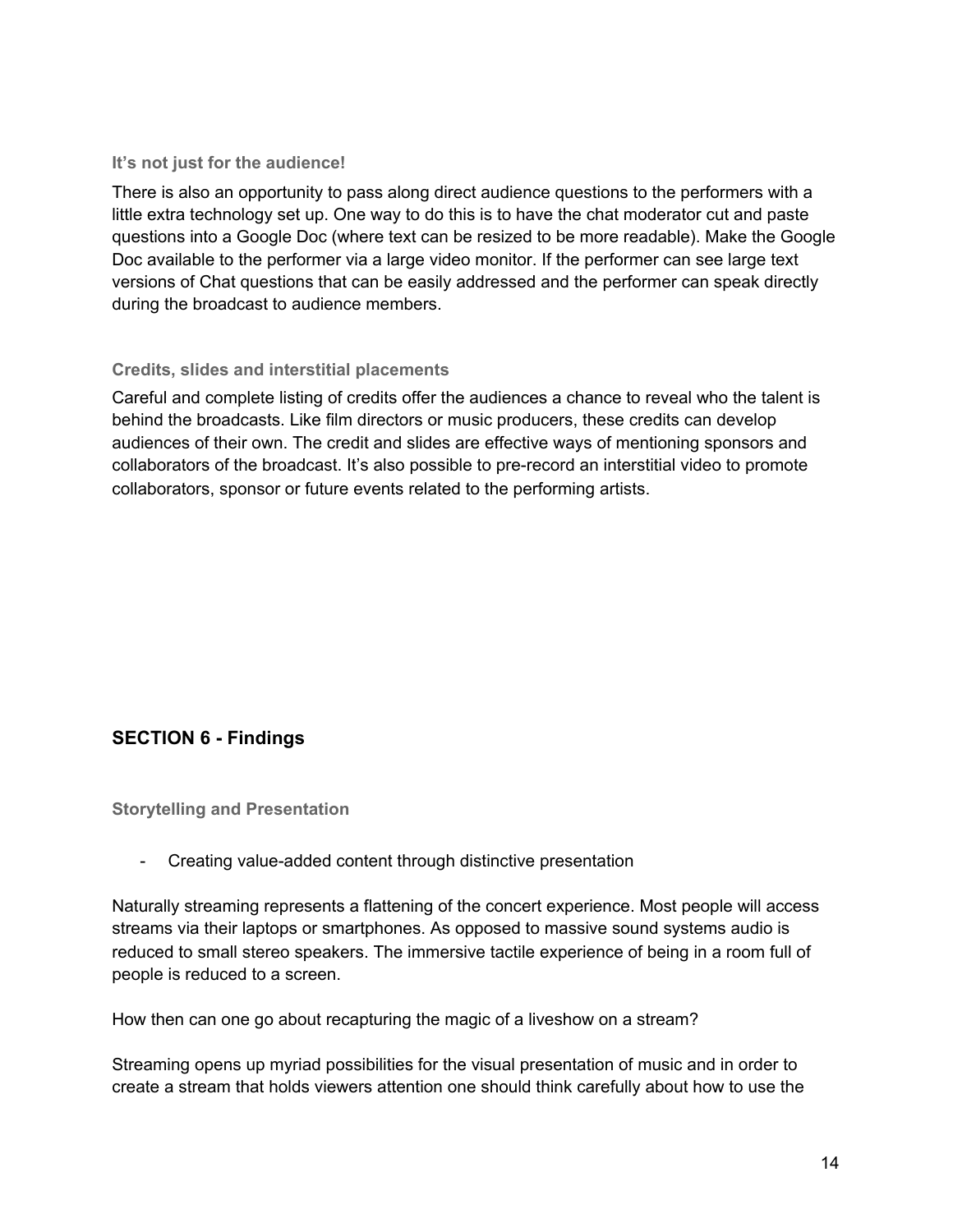#### visual element.

#### *Intimacy*

One of the things that can be really engaging for audiences is the intimacy of a livestream. Solo performers in particular can directly address the camera in a way that puts them closer to their viewers than any liveshow could. Another way of helping to cultivate intimacy is by performing in a personal space - showing audience members a bit of your domestic life or inside your rehearsal studio space. This can give audience members the sense of being in on a secret of seeing something personal - which can serve to heighten the emotional content of the music itself.

#### *Personnel*

It's possible for one person to stream and perform all by themselves; but it is preferable to have some helping hands. Generally, you'll need a technician monitoring the stream; setting up all the equipment; and in a multi-cam set-up switching cameras. Expanding beyond that will depend on the resources at your disposal. For venues that already have professional sound systems the advantages of adding a sound technician are clear. Adding camera operators will allow for camera movement and adjustments during the shoot. As your team grows, communicating amongst the team can also become a task in itself - especially in low-light environments where noise must be kept at a minimum so often having a production assistant who can amongst other things pass messages amongst crew members is advisable.

#### *Camera Angles*

If you are streaming using a multi-camera setup you create the opportunity for many creative camera angles giving viewers opportunities to see things they could never in a real live show setting. For most setups you will have a central wide camera shot that catches the whole scene but every other camera angle should be fulfilling a distinct purpose - highlighting a different element of the show. Certainly cameras are able to catch close-ups of key moments; but you can also put cameras in impossible places - how about a ceiling mounted camera looking down at the drums? What about a camera on the lead vocalists mic stand? Using height is a good way of creating dynamic shots. When setting up for your livestream you should experiment with different camera angles and try to settle on a few that are really distinct from each other to help craft a narrative throughout the show.

#### <span id="page-14-0"></span>**Minimum Internet Requirements to Stream**

Generally internet bandwidth is measured by download speed - the rate at which information is transferred from the world wide web to your local machine. When you're streaming, however, this is far less important than upload speed - the rate at which information is transferred from your local to machine to the world wide web. So before venturing into streaming you need to determine whether or not your internet connection upload speed is fast enough to support streaming. There are a number of websites that offer speed tests for your internet connection here are a couple options: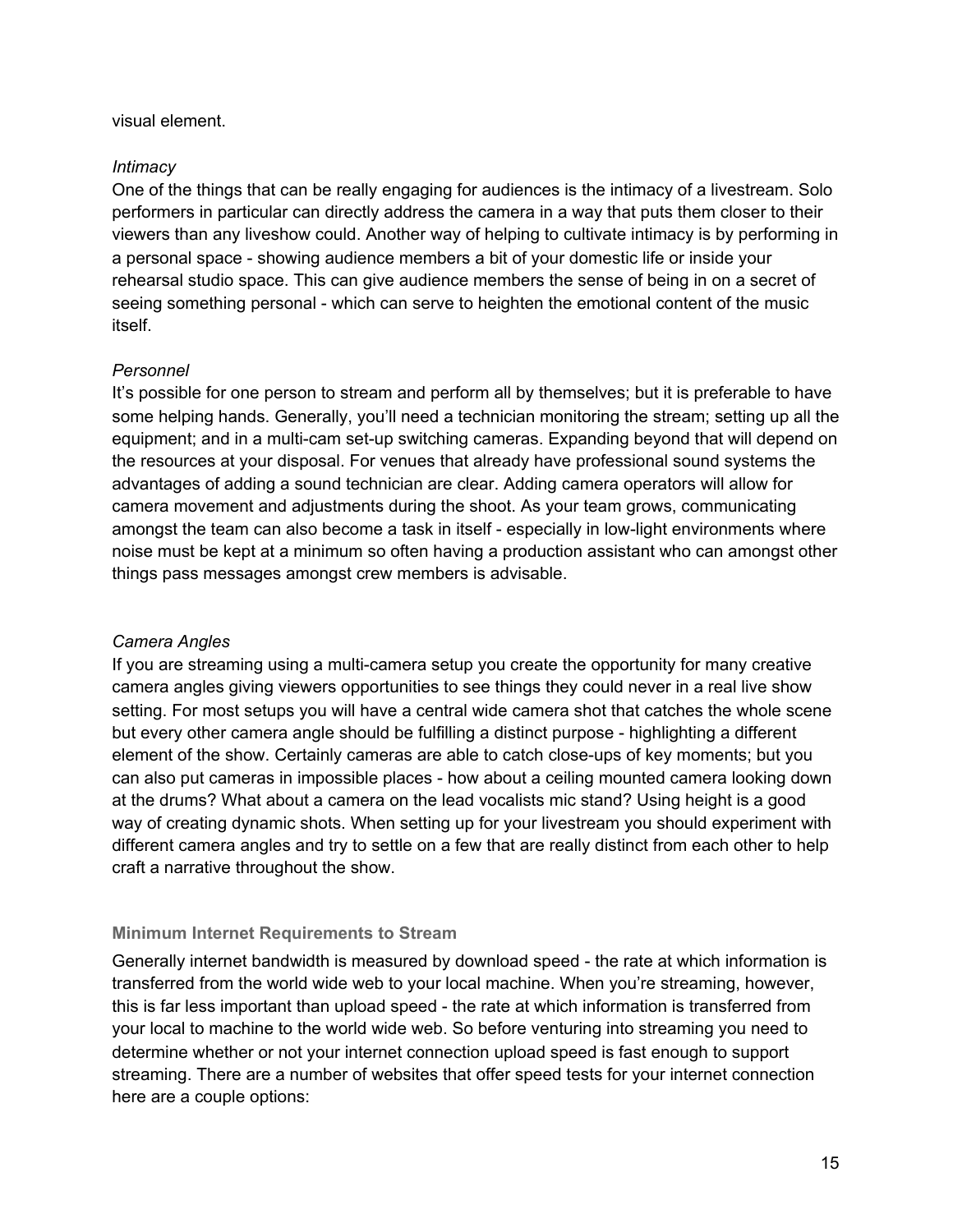- <https://fast.com/> (initially displays download speed you must click show more info for upload speed)
- <https://www.speedtest.net/> (upload speed is measured after download speed)

What upload speed is ideal for streaming? That depends on a number of factors (streaming platform, image quality, audio quality) but roughly speaking to stream at 1080p you will want an upload speed of at least **5 mbps**. Any lower and you risk having a laggy glitchy stream. For a more indepth look at upload requirements check out this article:

- <https://restream.io/blog/what-is-a-good-upload-speed-for-streaming/>

# <span id="page-15-0"></span>**Cabling**

# *Video Cabling*

One of the biggest hurdles to setting up a streaming rig is connecting all the different devices to your computer. There's no one right answer but there are some things that are important to consider. Most cameras will have some sort of HDMI output, some cameras will have an SDI output and some may have a USB output.

USB tends to be the least reliable connection option - especially if the USB cable is also providing power to the camera. It is however easy to use and compatible with most computers via a USB hub or in-built USB ports.

If you are going to use HDMI or SDI to connect cameras to your computer you will require either a capture card or a hardware camera switcher.

HDMI is a relatively stable connection but HDMI cables become unreliable at great lengths, the cables are also very heavy and inflexible which can create issues for storage and increase wear on the camera output ports. There are adapters which let you carry HDMI signals over Cat 5 or Cat 6 cables which can compensate for both these issues but once again by adding additional devices you are introducing more things to troubleshoot (should something go wrong) and reducing reliability. On the note of troubleshooting HDMI cables are often uni-directional so it's important to plug them in the right way (marking which end is the transmitter and which end is the receiver is very useful!). There are also 3 sizes of HDMI so it is important to find out exactly which one works with your camera(s).

Finally SDI, SDI cables are the broadcast standard for a reason. If your camera can output SDI this is often the best option. The cables are comparatively flexible and lightweight; they are also reliable even up to great lengths. Depending on what capture card or hardware switcher you are using you will likely need to invest in converters

(https://www.blackmagicdesign.com/ca/products/microconverters/techspecs/W-CONU-09) to take the SDI signal and convert it to HDMI which will increase costs.

# *Audio Cabling*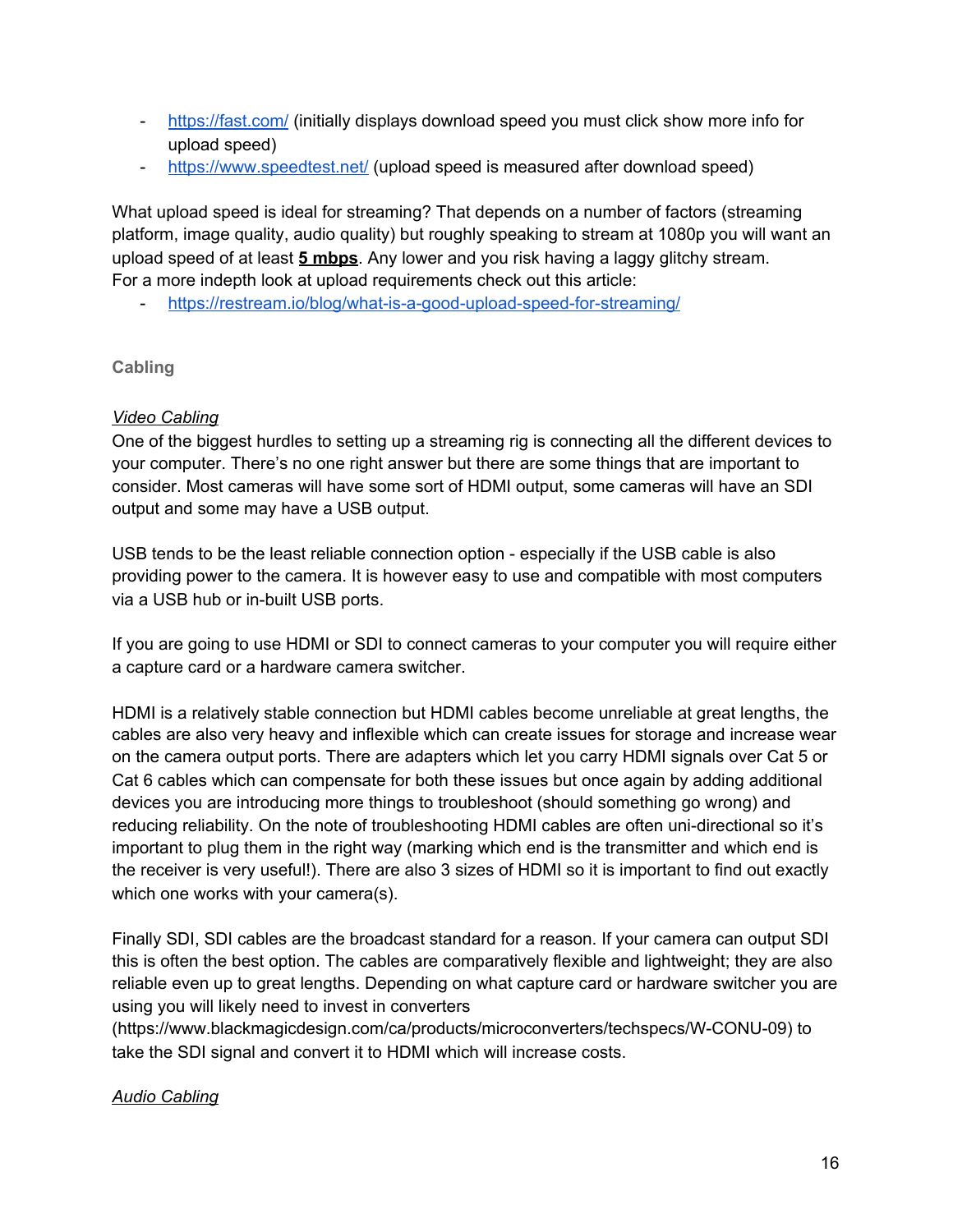If you are using an audio interface to connect the audio to the computer it should connect via USB or Thunderbolt if it is an older interface for use with Macs. If you opt to use a Dante virtual network this will require an ethernet slot - this is significant because it is ideal to have your computer connected to the internet via ethernet. If your computer doesn't have two ethernet you may need to use an ethernet to USB converter.

### <span id="page-16-0"></span>**Pre-Show**

It's important to think about how you are going to promote your show to ensure that you have the best audience possible. As with a normal show paying to boost Facebook and Instagram ads are a great way to get the word out. Your ads should include the date and time of the stream as well as the URL where people can watch the stream or purchase tickets.

Some platforms ( Facebook, Instagram and Twitch) will notify all your followers when you go live. If you are streaming on a different platform it's a good idea to prepare a short segment to 'Go Live' on those platforms 5 to 10 minutes before your show actually begins this way followers on those platforms will receive a notification and you can direct them to the stream location.

# <span id="page-16-1"></span>**Description of Show Flow**

Once you have gotten the word out, all your equipment is set up and connected to your computer it is time to start the show! Here are some best practices to keep in mind when planning out the run of your show.

In most venues a RUN SHEET or broadcast schedule is used to detail how things will work. SEE ANNEX : Run sheet Template

Just like a regular show some people are going to want to show up early. It's often a good idea to connect your stream around 15 minutes before the beginning of the show. This will give you a chance to make sure your connection is stable and that everything is going out onto the stream as it should. Unless you want to give your audience a behind the scenes view it is a good idea to prepare a title screen with some movement and some audio - that way when people show up to your streaming location they know they are in the right place and that their set up is receiving both audio and video well. We recommend creating a scene in OBS that features a slideshow of images of the artist accompanied by a countdown timer and some pre-show music.

#### *Showtime*

When you are ready transition from your waiting room scene to the main event and do your thing!

# *End Credits*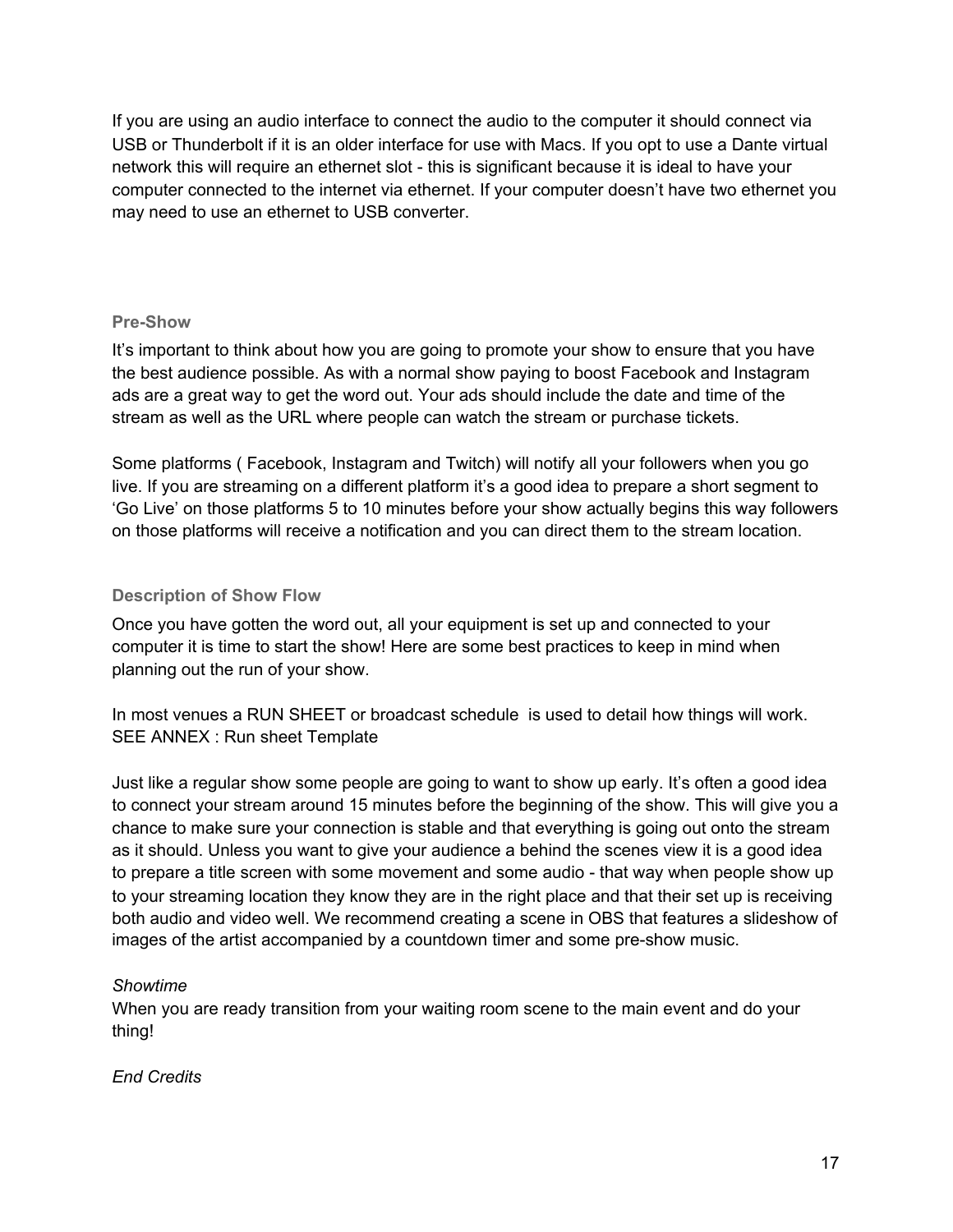Streams often require a larger technical team than a regular concert and it is important to credit everyone's contributions. Before the show you should set up a credit scene to be used at the end of your stream. This can be a simple slide or if you are more ambitious could be an animation like you might find at the end of a film. Include in the credits the name of the performers, the names and roles of people who provide technical assistance and this is also a good place to acknowledge any sponsors or funders should you be lucky enough to have them.

# <span id="page-17-0"></span>**General Broadcast concerns**

# **OBS**

In all cases the Open Broadcast Software (OBS) was utilized. Though some venues tested and used Slingstudios, mixing hardwareSuch as ATEM minipro can also send the stream to a broadcast platform, ultimately OBS was used to send images to the broadcast platforms.

# SEE:

# **https://obsproject.com/wiki/OBS-Studio-Quickstart**

Open Broadcasting Software (OBS) is an open-source camera switcher and stream encoder. It can be used to manage content for your stream or simply as a way to connect hardware and software to your platform of choice. Thanks to the fact that it is open source there is a robust community of users regularly discussing problems and developing solutions in forums online.

Without getting too concerned with all of the options available for live switching if you would like to use OBS simply to connect other software (VJ software for example) or a hardware switcher to a streaming platform it's very simple.

The basic infrastructure OBS uses is scenes and sources. Each source represents a location from which OBS should draw information and scenes are collections of sources allowing the user to layer different elements.

# *Adding Cameras*

To add a camera or a hardware switcher create a scene and select add video source and then select the camera or hardware switcher you would like to add.

If you are using a Blackmagic capture card or a Blackmagic hardware switcher ( Atem Mini Pro ) then you will add cameras using the add Blackmagic Device source.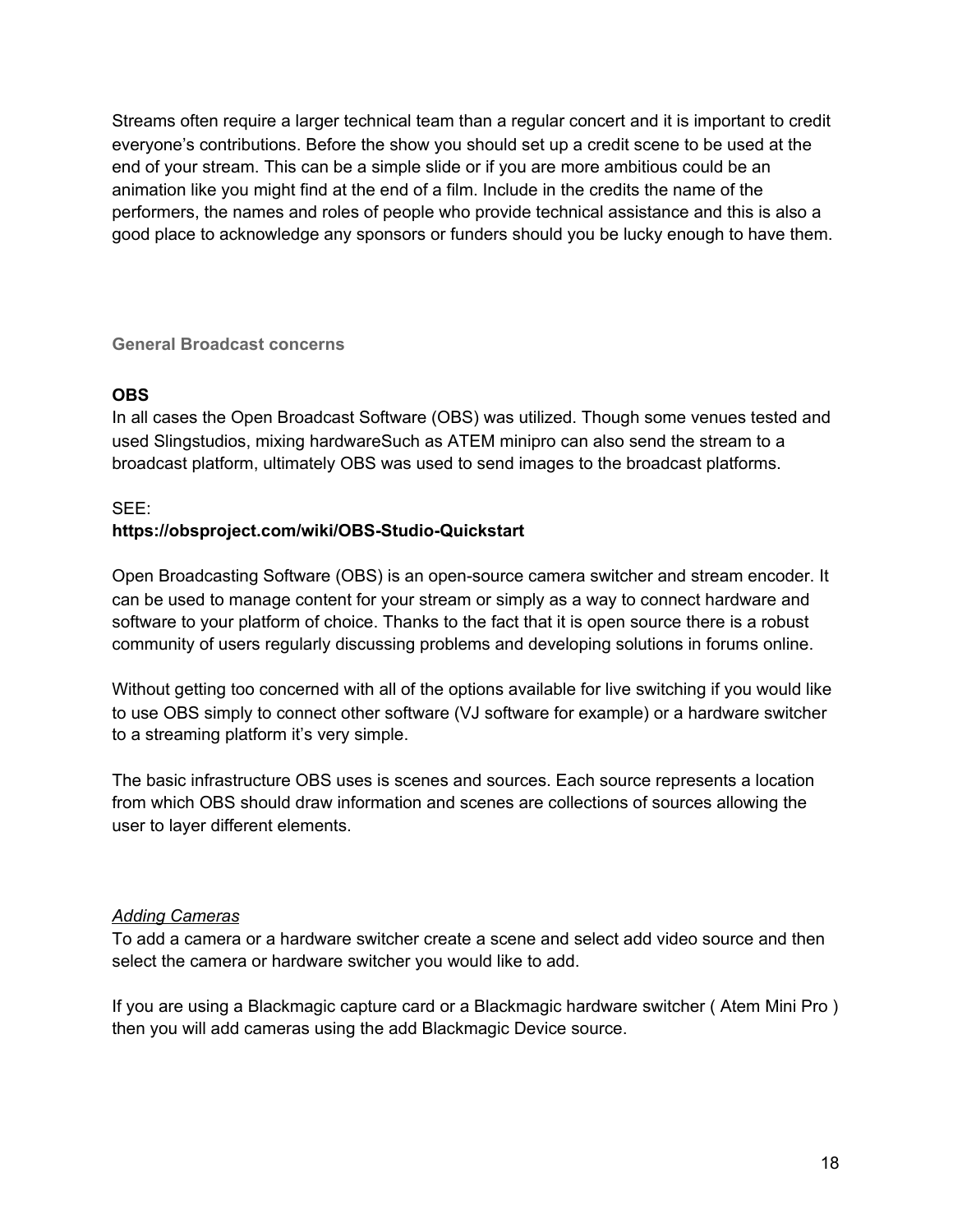# *Adding Audio*

If you aren't using audio from the cameras you will have to add audio independently to each scene. This is quite easy on PCs and you should be able to add an AUDIO INPUT CAPTURE source ( this would be your audio interface) or an AUDIO OUTPUT CAPTURE source (this would be for capturing audio playing in other software on your computer).

For Macs this is more complicated and may require additional software such as [Loopback](https://rogueamoeba.com/loopback/) or open-source alternative [Soundflower](https://github.com/mattingalls/Soundflower/releases/tag/2.0b2).

There are a few different audio tools available within OBS; if you select your Audio source you can even add VST plug-ins as filters. If you don't want to get too fancy under the Advanced Audio Settings you'll find the most important setting and that is the sync offset. Audio and Video will be processed by your computer at different speeds so you might find that the image and the sounds are not perfectly synced - the sync offset allows you to delay audio by increments of milliseconds to correct this issue.

# *Creating a Title Card*

To add a title screen or credits create a new scene, give it a descriptive name (waiting room, end credits, etc.) and select add an IMAGE SOURCE and find the filename you are looking for and add. This process can be replicated to create a credit sequence for the end of your broadcast.

#### *Recommended Add-ons*

There are a number of plug-ins available for OBS that can do all sorts of things from allowing the use of midi controller; to providing VU meters. In particular we found that adding a timer countdown timer at the beginning of broadcasts was useful.

# OBS Countdown Timer

- MAC: <https://www.mystreamtimer.com/>
- PC: <https://obsproject.com/forum/resources/countdown-timer-stream-timer.713/>
- [http://aide.lepointdevente.com/en/articles/3887752-how-to-use-obs-studio-to-broadcast](http://aide.lepointdevente.com/en/articles/3887752-how-to-use-obs-studio-to-broadcast-my-virtual-event)[my-virtual-event](http://aide.lepointdevente.com/en/articles/3887752-how-to-use-obs-studio-to-broadcast-my-virtual-event)
- https://www.youtube.com/watch?v=jKgM18lOsr4&ab\_channel=HowToTech

# <span id="page-18-0"></span>**SECTION 7 - Recommended Set-ups and Visual Guides**

#### <span id="page-18-1"></span>**RECOMMENDED SETUPS**

Streaming setups can take many forms the bare minimum required to stream is a cell-phone. But even with a simple cell-phone setup you have to think about placement so a tripod is recommended; maybe even a ring-light. But let's say we want to move beyond a cellphone while still keeping things relatively affordable and/or using things we might already have.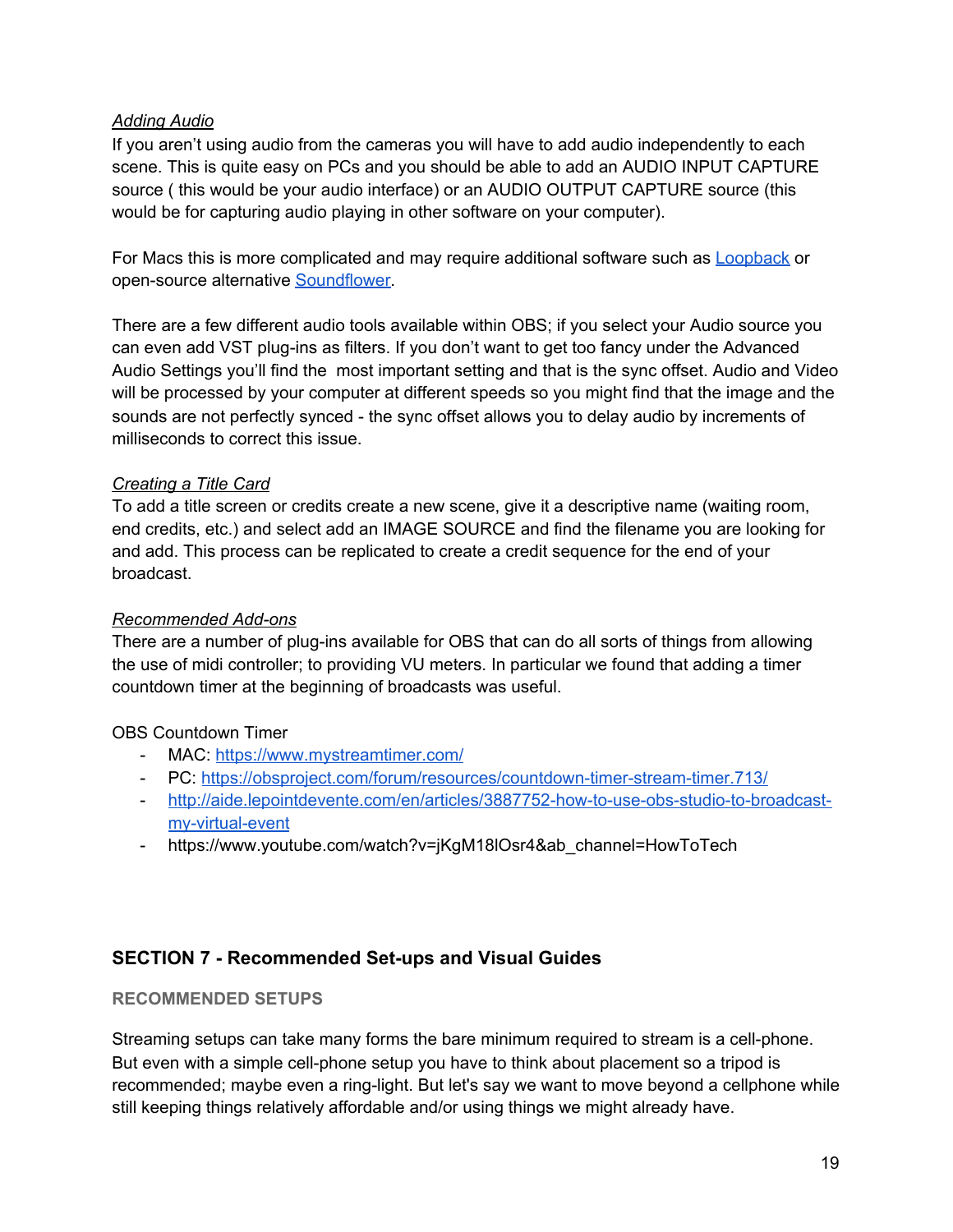Streaming is basically taking in audio and video content and then sending that to an internet platform. So a streaming kit will include a means of capturing video, a means of capturing audio and a way to synthesize those things and broadcast that to the internet – the latter being most-often a computer.



Diagram 1

# <span id="page-19-0"></span>**THE BASIC SETUP**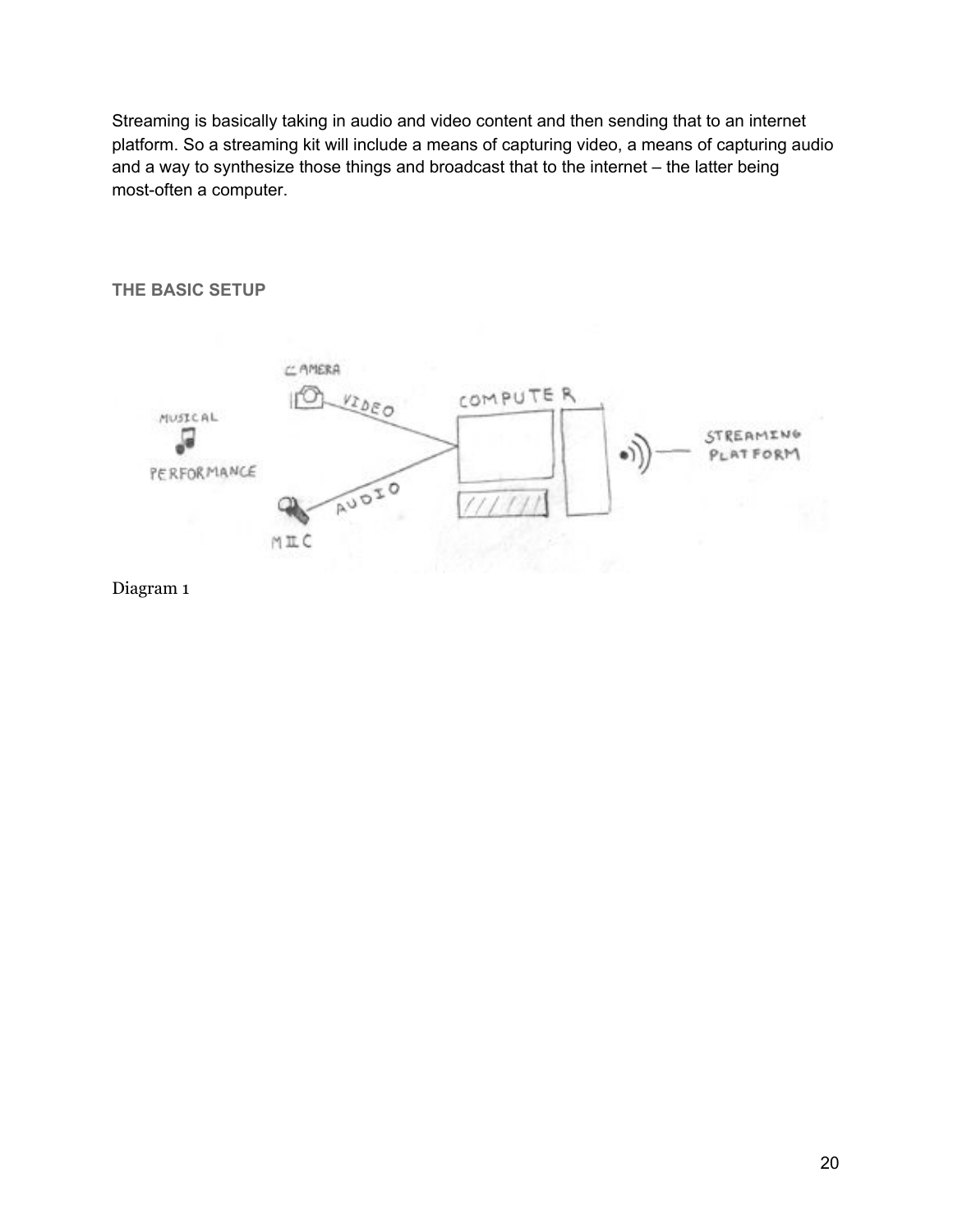#### **THE BASIC SETUP - Multi-Camera**



#### Diagram 2

#### **Camera**

There are many webcams that will let you go beyond the built in camera on your computer. One good option is the ZOOM Q2N 4K

<https://zoomcorp.com/en/us/video-recorders/video-recorders/q2n-4k-handy-video-recorder/> Cost: 200\$

If you have a recent model cellphone there are several apps that allow you to use an iPhone or an android phone as a webcam.

*Tripod:* Gorilla pod <https://joby.com/global/gorillapod-guide/> Cost: 60\$

For lightweight cameras something like a Gorilla pod is a good option for going hands-free.

*Audio Capture:*

The most effective way to capture high quality audio is by using an audio interface – this will allow one to plug standard XLR microphones or 1/4" inputs into a computer. A standard incredibly affordable audio interface is the FOCUSRITE SCARLETT 2i2 <https://focusrite.com/en/usb-audio-interface/scarlett/scarlett-2i2> Cost: 110\$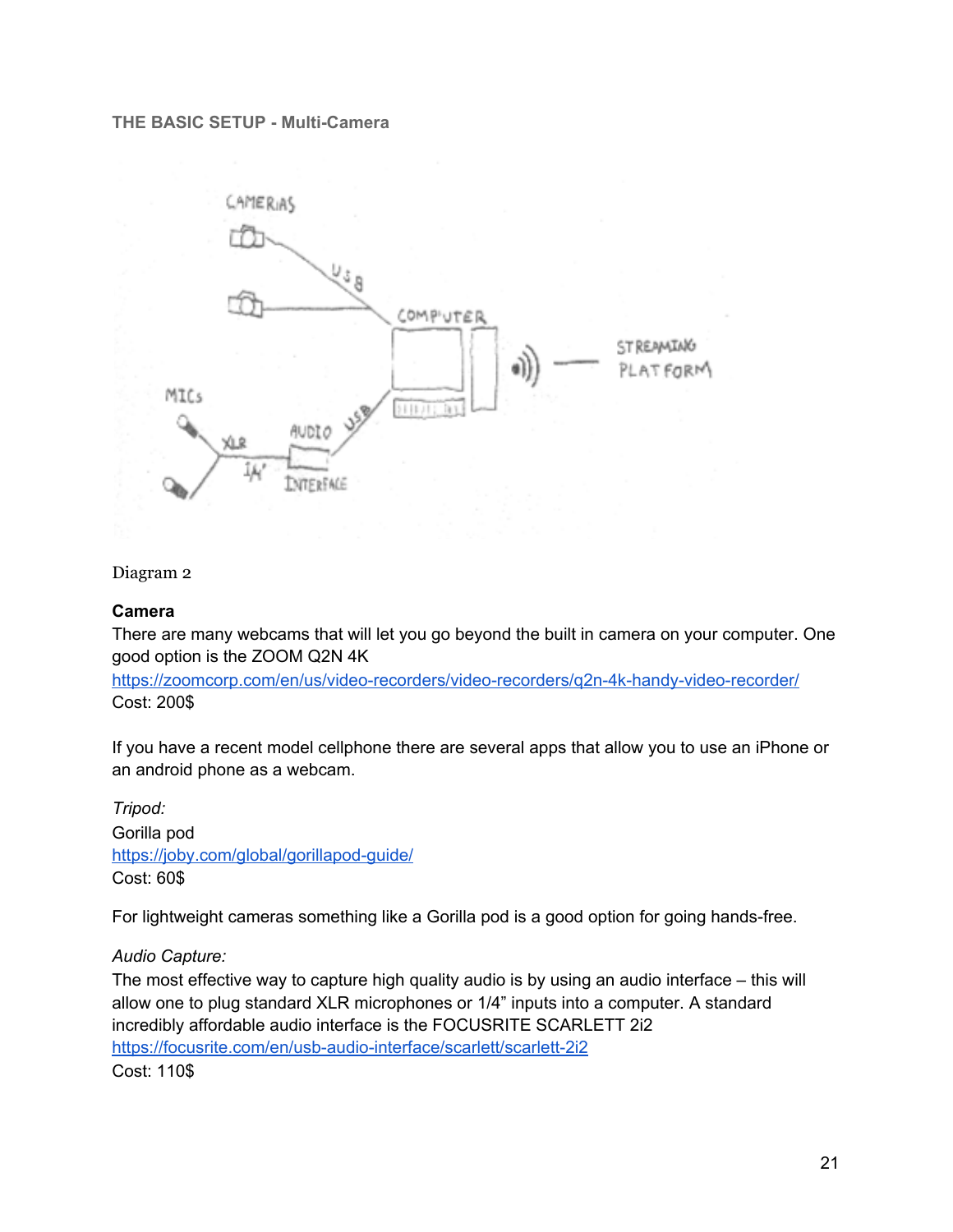There are however a couple of alternative methods. If you have indeed opted to use a ZOOM Q2N 4K camera the audio capture on the camera – depending on the set up can be serviceable. ZOOM also made their name producing portable digital recorders which can double as USB audio interfaces – this is however not recommended (particularly in their 4 channel mode) . You might also want to explore USB microphones.

### *Computer*:

Any computer that has a good internet connection is capable of streaming. A standard office computer should be capable of streaming a multi-cam set up at 1080p. While almost any computer should be able to handle a basic set-up – a computer with an ethernet jack is preferable for connecting directly to a modem thus increasing internet stability.

### <span id="page-21-0"></span>**PRO SETUP**





#### *CAMERA:*

Canon EOS M50

These cameras offer a lot of versatility (having changeable lenses) and also retain their value on the resale market quite well.

[https://www.canon.ca/en/product?name=EOS\\_M50&category=/en/products/Cameras/Mirrorless](https://www.canon.ca/en/product?name=EOS_M50&category=/en/products/Cameras/Mirrorless-Cameras) [-Cameras](https://www.canon.ca/en/product?name=EOS_M50&category=/en/products/Cameras/Mirrorless-Cameras)

DSLR – when using DSLR as video-cameras it is important to remember that by default DSLRs can only capture 29 minutes of continuous video recording. It is possible to hack the cameras to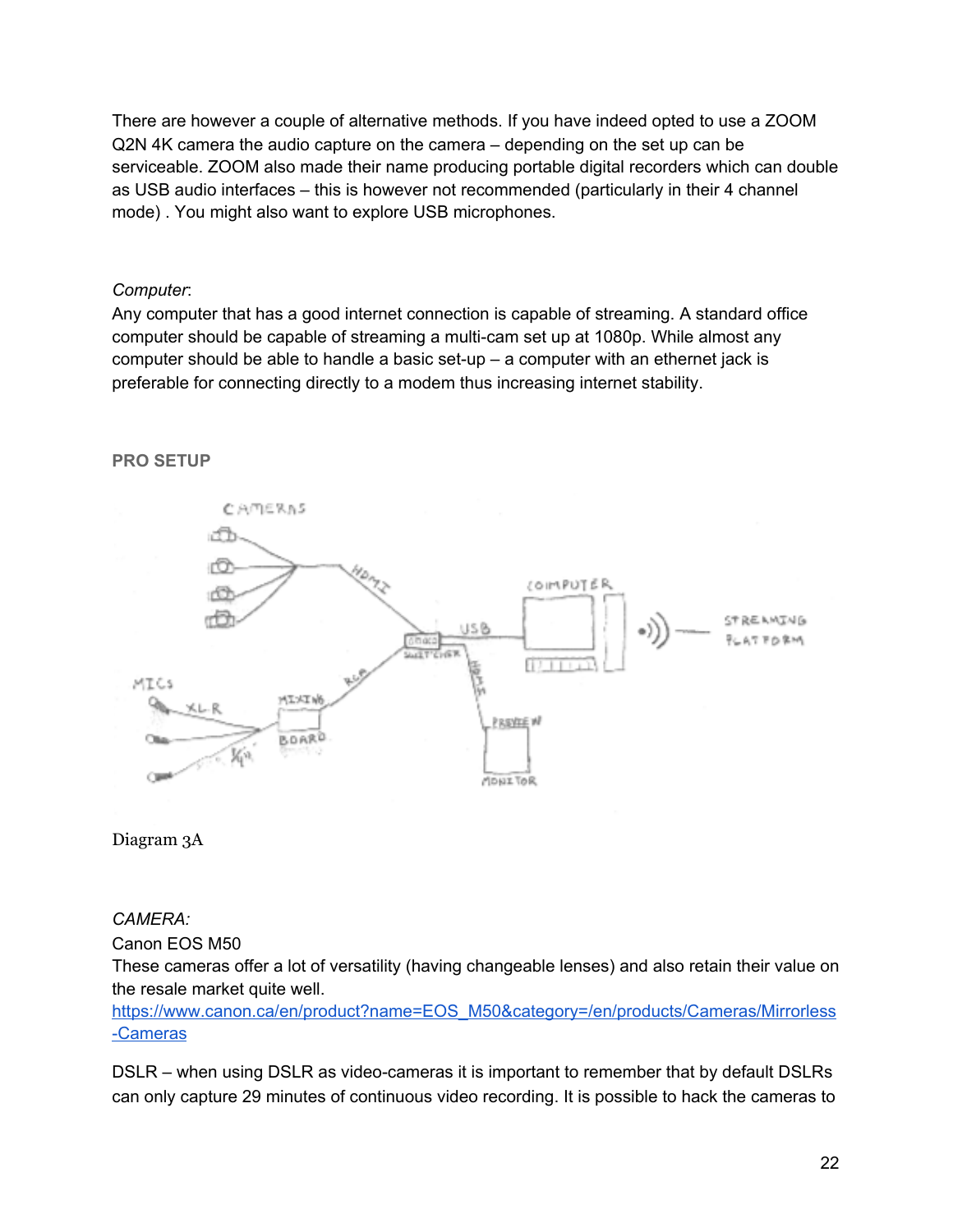record for longer but it's not recommended. Most cameras will allow you to output signal to a computer continuously beyond the 29 minute limit on recording.

# *HARDWARE SWITCHER:*

By including a hardware switcher in your setup you will be able to connect up to 4 cameras via HDMI. It's also possible to run the audio via the hardware switcher; which can be an option if you want to streamline your setup (see Diagram 3A). This will also often help reduce delay between the image and the audio. But make sure you have the right connections. For a 4 camera set up there are two main options for hardware switchers

Roland V1-HD

<https://proav.roland.com/global/products/v-1hd/>

ATEM Mini-pro

<https://www.blackmagicdesign.com/products/atemmini>

Each of these video switchers have similar capabilities. The Atem mini-pro when used in conjunction with Blackmagic cameras can give the user unparalleled remote control of their cameras and is a good option to consider if you are thinking of using such cameras. The Roland has slightly more intuitive output routing - offering an HDMI preview out and an HDMI output as well as USB connection. The T-Bar on the Roland to create gradual transitions is also a huge boon to creative camera-switching. One of the drawbacks to the Roland is the use of RCA cables to route audio.

*TRIPOD:*

*AUDIO CAPTURE:* Steinberg Ur22c <https://new.steinberg.net/audio-interfaces/ur22c/>

*COMPUTER:*

Once again most computers are capable of handling the processing required for this set up. It is recommended that you test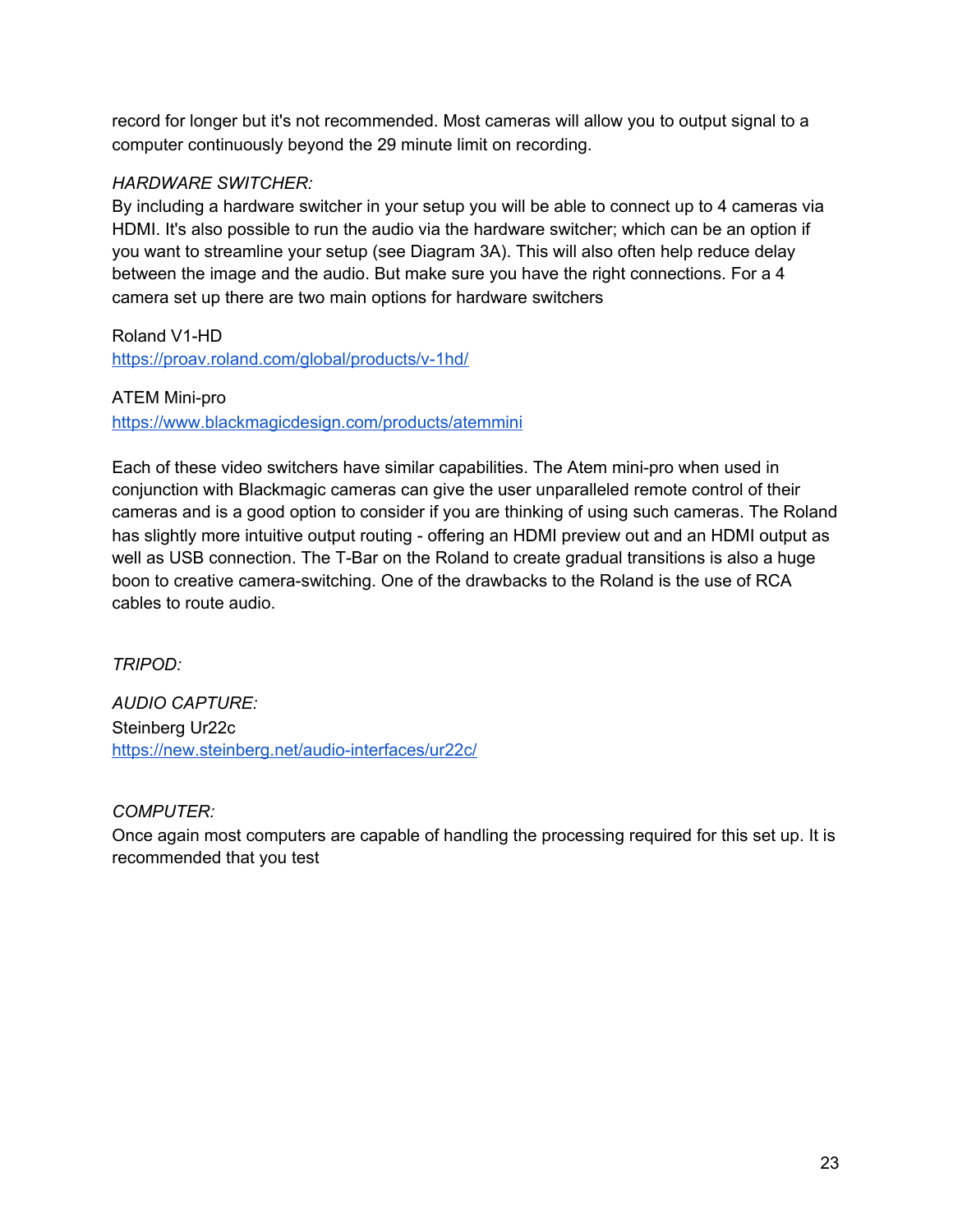



<span id="page-23-0"></span>**PREMIUM SETUP:**



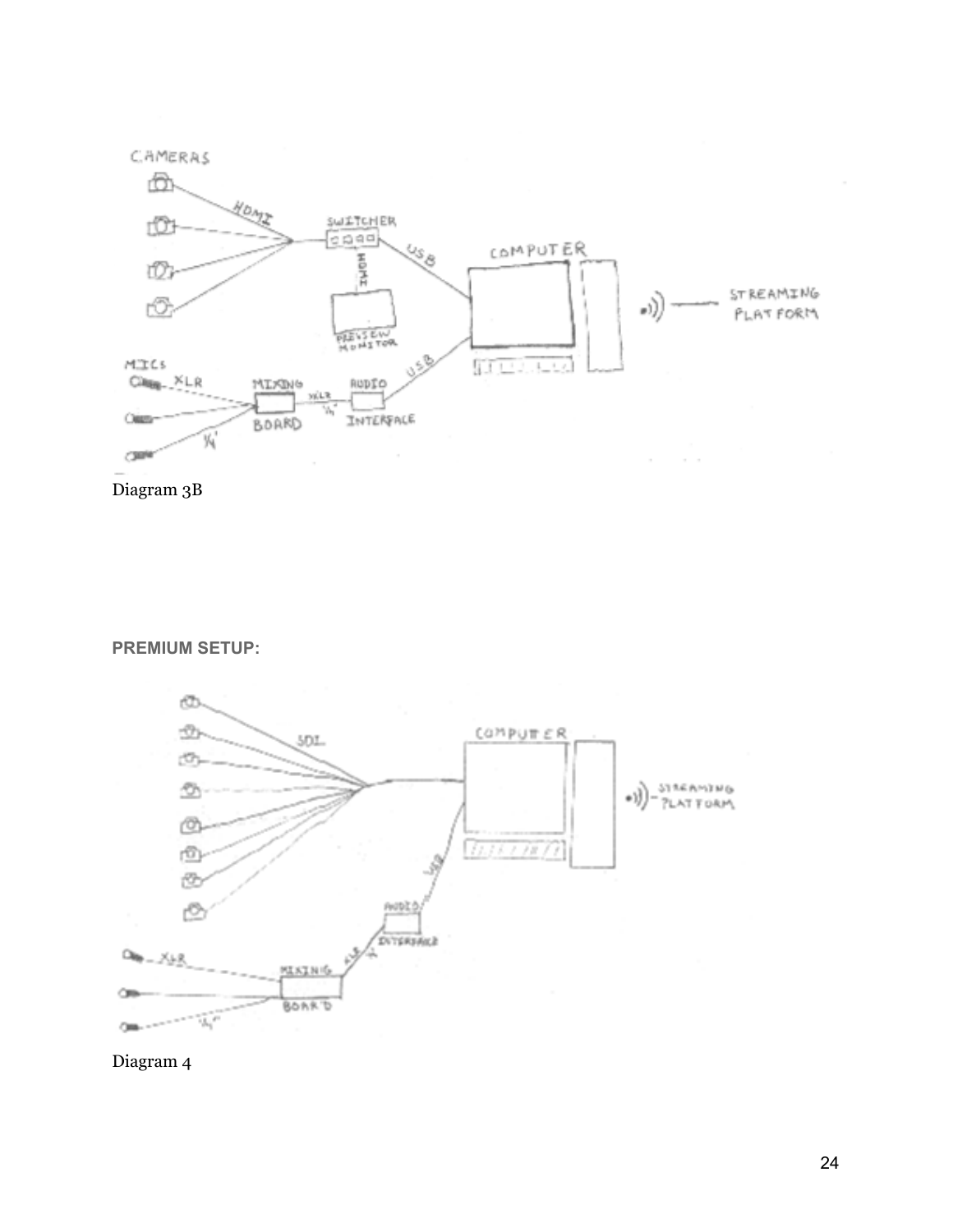The ideal set up for live streaming would be using a purpose built computer with a built-in capture card. If you would like a more portable set up it is possible to have a custom built computer assembled in a rack mount case with handles. The crux of the premium set up and the flexibility comes from the computer.

# *CAMERA:*

Blackmagic Pocket Cinema 4K

# *TRIPOD:*

For multi-camera setups where you want some cameras to have smooth motion it's important to have a Fluid Head tripod which allows you to maintain tension (for smooth transitions) while at the same time freely moving from subject to subject.

<https://www.manfrotto.com/ca-en/products/video-tripods/video-heads/>

# *AUDIO CAPTURE:*

Many venues have already transitioned to digital boards which allow for integration with a computer. Dante virtual soundcards are a popular choice to connect boards to computers via ethernet.

https://www.audinate.com/products/software/dante-virtual-soundcard

Alternatively, if the venue still is primarily using an analogue board there are several higher end audio interfaces that can be used to take XLR outs from the board into a computer.

Solid State Logic SSL 2 <https://www.solidstatelogic.com/products/ssl2-plus>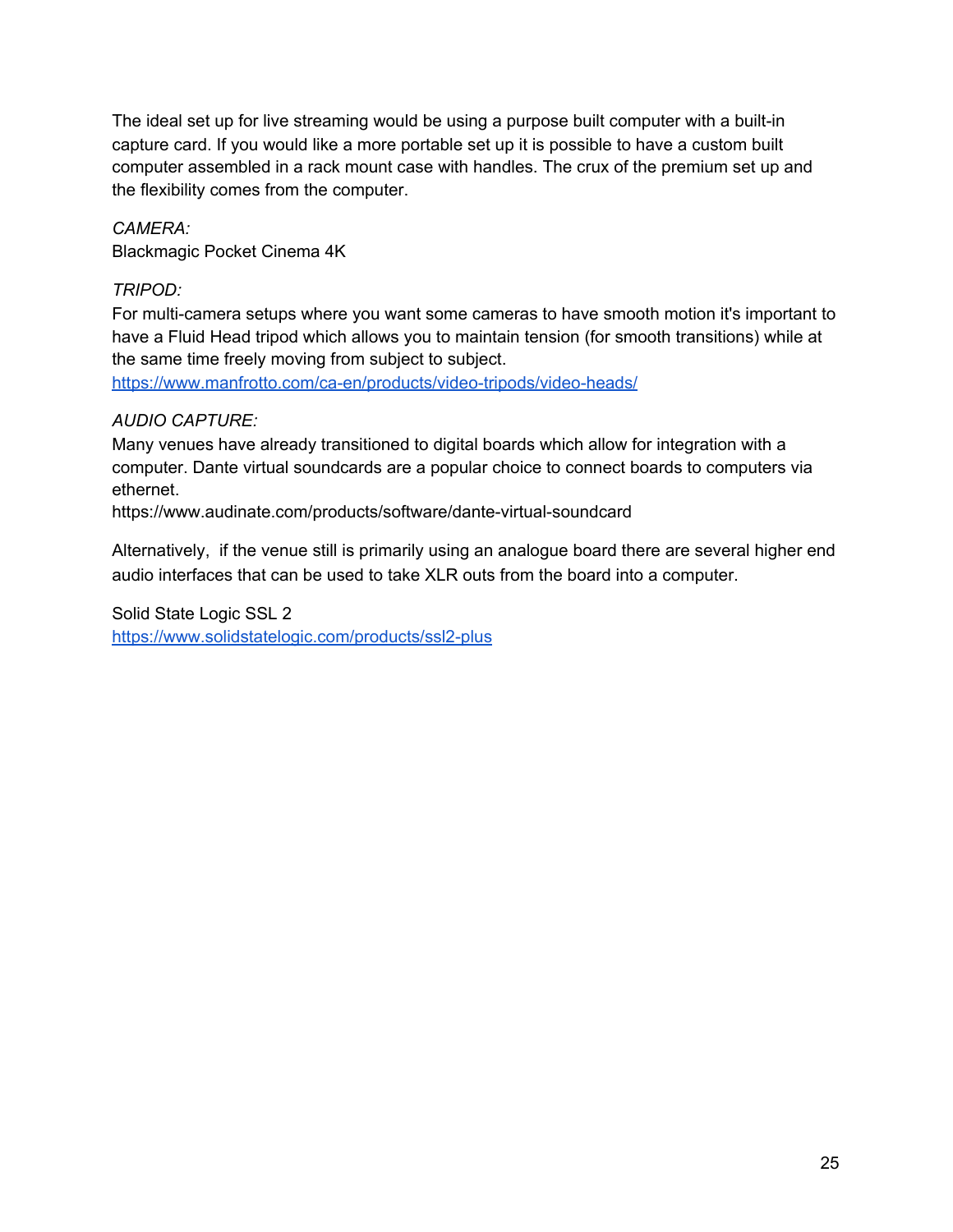# <span id="page-25-0"></span>**SECTION 8 - COVID-19 Concerns**

**As an artist or a production worker extra attention has to be paid to keep all participants safe where COVID-19 exposure is a potential reality. To keep yourself safe, along with the people you are working with, and audiences who may attend guidelines need to be followed!**

In Quebec, CNESST (*Commission des normes, de l'équité, de la santé et de la sécurité du travail or Commission of Norms*, Equity, Health and Security of Work) is the organization that is responsible for workers health and safety. They offer a range of documentation for use by venues conducting Audio/visual productions. Most of the documentation is available in English though for some sectors it is available in French only.



Several guides apply for venues who may choose to produce live broadcasts. For Performing Arts:

<https://www.cnesst.gouv.qc.ca/salle-de-presse/covid-19-info-en/Pages/toolkit-arts.aspx>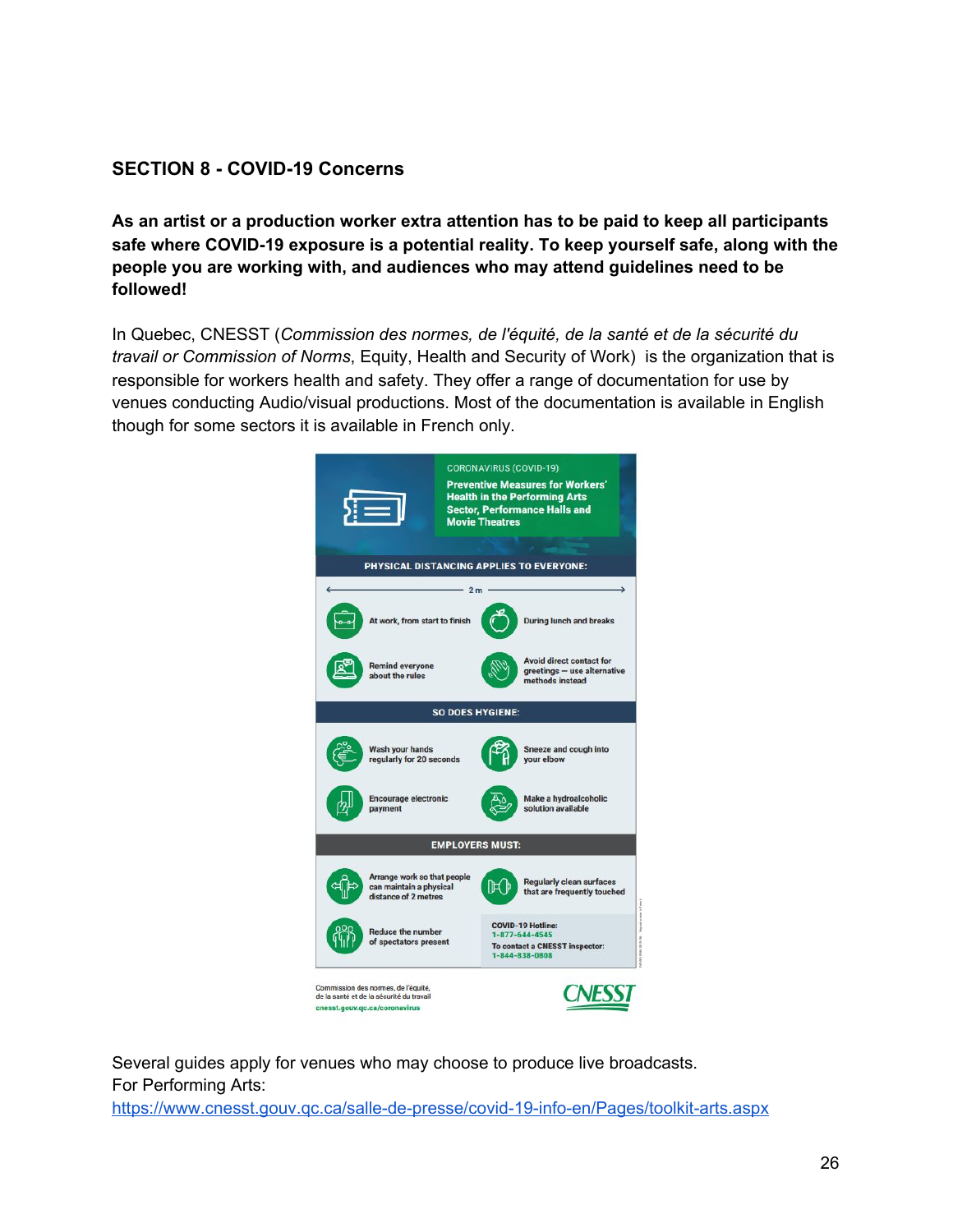For Audio Visual Production (Studios)

[https://www.cnesst.gouv.qc.ca/salle-de-presse/covid-19-info-en/Pages/toolkit-audiovisual-produ](https://www.cnesst.gouv.qc.ca/salle-de-presse/covid-19-info-en/Pages/toolkit-audiovisual-production.aspx) [ction.aspx](https://www.cnesst.gouv.qc.ca/salle-de-presse/covid-19-info-en/Pages/toolkit-audiovisual-production.aspx)

There are separate guides for restaurants and bars, places of worship, schools, and for other sectors which may apply.

Guides may include posters (as above) for venues and daily checklists:

https://www.cnesst.gouv.qc.ca/salle-de-presse/covid-19-info-en/Documents/DC100-2169A-B-list e-production-audiovisuelle.pdf

https://www.cnesst.gouv.qc.ca/salle-de-presse/covid-19-info-en/Documents/DC100-2169A-B-list e-production-audiovisuelle.pdf

**GMMQ - The Guilde des musiciens et musiciennes du Québec** Specifically for music artists Pertainent information is also available from the <https://www.gmmq.com/en/news/covid-19-situation-updates#>

# <span id="page-26-0"></span>**SECTION 9 - Useful Links**

Useful Links: https://thepointofsale.com/organizers/services/streaming <https://sidedooraccess.com/site/perform-online>

Tip Jar systems <https://blog.gigmor.com/7-virtual-tip-jar-options/>

Facebook for Business Livestream <https://www.facebook.com/business/help/626637251511853?id=1123223941353904>

<https://brightspark-consulting.com/facebook-live-via-obs/>

APPENDIX Run Sheet Template V1 [https://docs.google.com/document/d/1UMf1nYkRRK0XBFSb5z4XI5z98EZObN1\\_4BJ3ZnKzjeg/](https://docs.google.com/document/d/1UMf1nYkRRK0XBFSb5z4XI5z98EZObN1_4BJ3ZnKzjeg/edit) [edit](https://docs.google.com/document/d/1UMf1nYkRRK0XBFSb5z4XI5z98EZObN1_4BJ3ZnKzjeg/edit)

ARTSCAST VENUE SET UPS

[https://docs.google.com/presentation/d/18kuUnetBB-AVQR1tHMedZ5w4fVgV1j-M/edit#slide=id.](https://docs.google.com/presentation/d/18kuUnetBB-AVQR1tHMedZ5w4fVgV1j-M/edit#slide=id.p6) [p6](https://docs.google.com/presentation/d/18kuUnetBB-AVQR1tHMedZ5w4fVgV1j-M/edit#slide=id.p6)